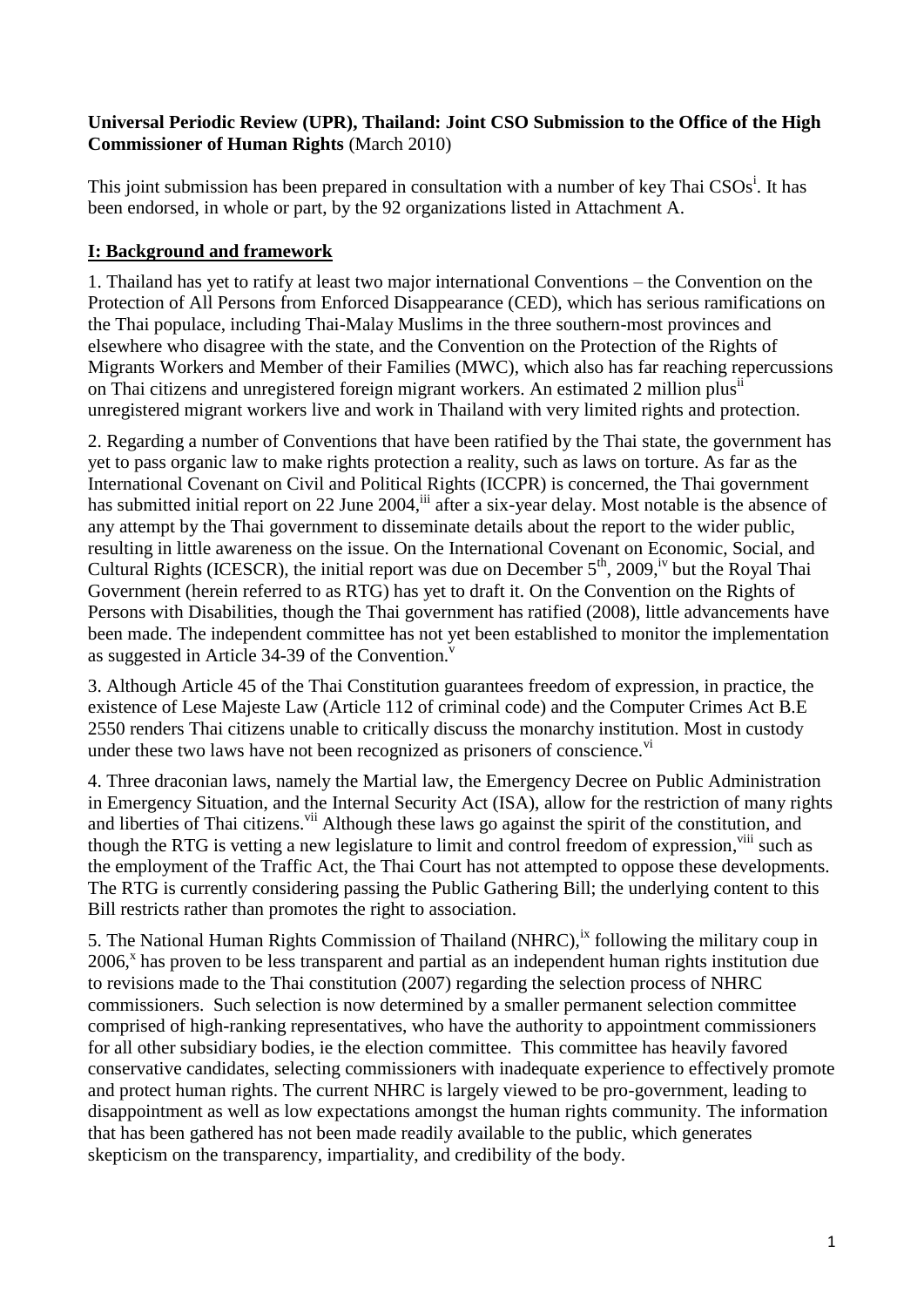6. There has been serious doubt about the level of human rights and liberty enjoyed by Thai citizens, especially citizens who hold political views that differ from those who control state mechanisms. Human rights NGOs have become largely divided along the red-vs-yellow political line, causing them to ignore HR principles when acting in loyalty to a red or yellow position.

7. The Courts of Law are increasingly regarded with distrust by a growing number of citizens due to the recent alleged double standards in the decision of several cases $x_i$ .

8. The RTG has used aggressive laws, ie draconian, to govern the Thai people, imposing rule by law rather than respecting rule of law. Such actions have had negative social, political, and economic impacts on the Thai people, with human rights abuses increasing over the past few years.

## **II: Promotion and protection of human rights on the ground**

## The Declaration of the Emergency Decree and the April-May 2010 Crackdown

9. The Declaration of the Emergency Decree on Public Administration in Emergency Situation B.E. 2548 (2005) (hereafter "Emergency Decree") was promulgated by the Prime Minister of Thailand, on 7 April 2010 after a group of protesters stormed the Parliament calling for the Thai Government to stop interrupting the the primary media channel of the  $\text{UDD}^{\text{Xii}}$  group. The declaration of the Emergency Decree was contradictory to international law, since the incident was a short disorder created by a group of protesters. The state officials could use regular laws to control the situation since the incident was not a direct threat to the survival of the nation nor the basic functioning of the parliament. Rather, the incident was used by the RTG as a justification to declare the Emergency Decree in the crackdown of the UDD protest, which had been relatively peaceful.

10. The Declaration of the Emergency Decree not only breached the spirit of international law, but it gave the Thai army direct executive power through the establishment of the Centre for the Resolution of Emergency Situation (CRES). The Emergency Decree severely violated basic human rights, including media censorship,<sup>xiii</sup> restrictions on the freedom of association and freedom of movement, and most importantly, the right to life and the freedom from torture, which are nonderogable rights even in emergency situations.

11. Under article  $4(3)$  of the ICCPR, as a member state, the RTG has the duty to "immediately inform the other State Parties…the provisions from which it has derogated and of the reasons by which it was actuate". In practice, the Abhisit government only informed other state parties of the provisions it had derogated once on 10 April  $2010$ <sup>xiv</sup> even though the Emergency Decree had been extended 3 times in some areas.<sup>xv</sup> The RTG had informed of derogations only in a few articles<sup>xvi</sup> such as the right to liberty and security of person without being subjected to arbitrary arrest or detention (under A. 9), and the right of all persons to be entitled to a fair and public hearing (under A. 14).

12. The death toll resulting from the crackdown between April-May 2010 amounted to 92 persons, including civilians, voluntary paramedics, policemen and army officials; 2,800 were wounded and many still missing<sup>xvii</sup>. Even though the RTG claimed that the military operation in the crackdown was in accordance with international standards, the facts indicate the contrary. From testimonies of witnesses and those injured, force was used in the following 4 modes: shootings were done incriminatingly or not for self-defense based on foreseeable threats;<sup>xviii</sup> disproportionate measures taken, for instance firing ammunitions into the protesters who were unarmed; $\bar{x}$  the use of force at night without taking into account the impairment of vision;<sup>xx</sup> and the lack of proper management of weapons used in a careful and strict manner.<sup>xxi</sup>

13. Bringing an end to impunity, holding perpetrators accountable, and investigating the facts behind the crackdown have been ineffective for two reasons: (1) The RTG, which directed the Crackdown, is still in power, along with the fact that the independent bodies that were tasked to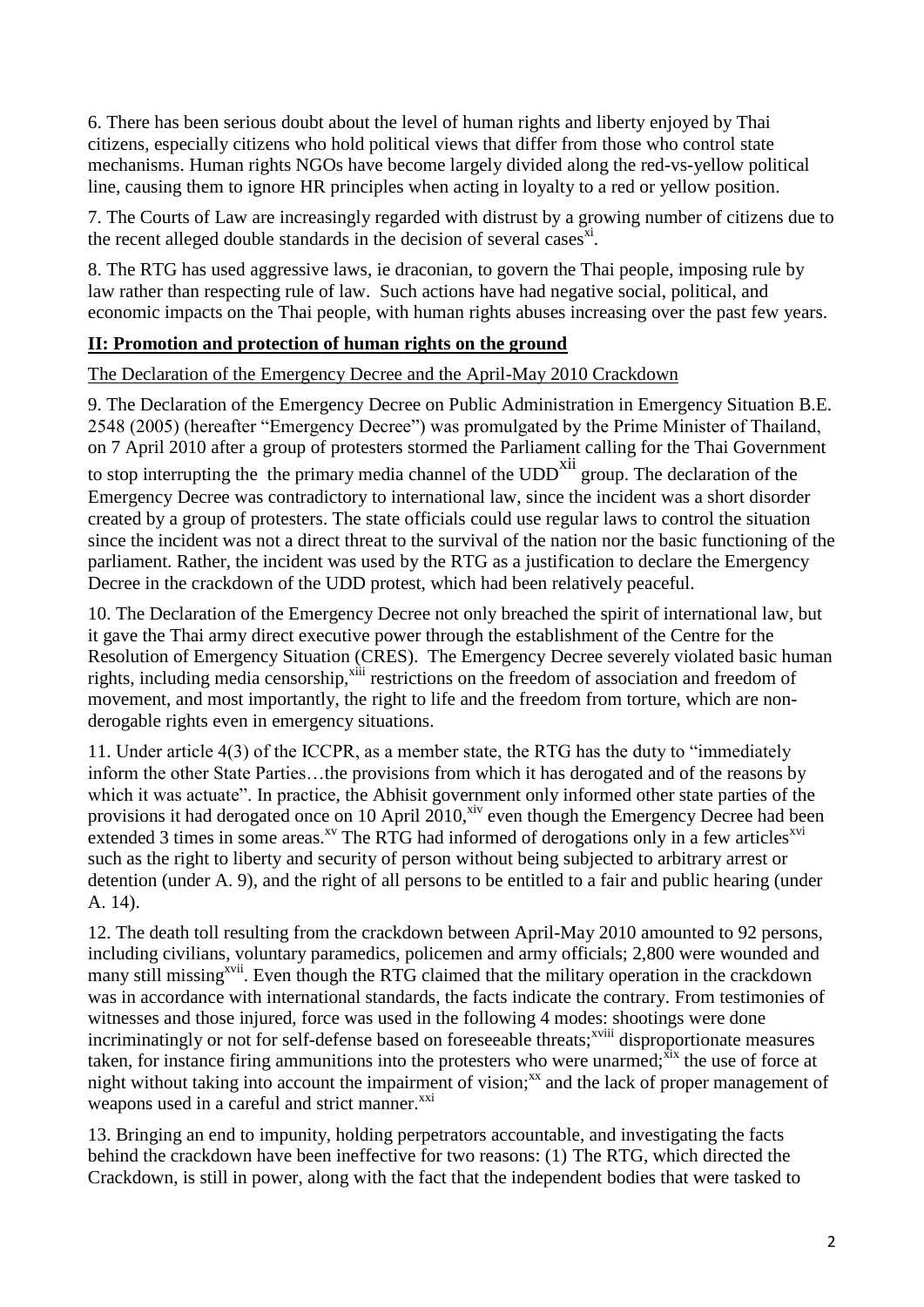investigate the facts – the NHRC and the Truth and Reconciliation Commission – are not independent from the government and until now have not disclosed any of its reports to the public. The deadlines for release of reports (Oct/2010 for the NHRC and Jan/2011 for the TRC) have been long delayed. (2) Article 17 of the Emergency Decree<sup>xxii</sup> poses as an obstacle in holding state officials accountable by using vague wording, i.e that state officials are acting "within good faith".

14. Human rights problems have been evident with the handling of arrests, with abuses extending from torture to the planting and meddling of evidence, forced confession, issuing arrest warrants with unclear photographic evidence, and denying detainees contact with relatives. Further violations include denying rights to fair trial, including denying the access to lawyers, denying the right to temporary bail by reasoning that the detainees might escape or commit their crimes again, placing bail amounts beyond the level that families can afford, resulting in trauma and attempted suicide of several victims. Furthermore, detainees in hospitals are put on shackles. Detainees have been in informal detention venues such as military camps. Sixteen suspects were detained in a police van for 2 days 1 night in Mukdaharn Province. All of them were brutally beaten up by the state officials during their arrests and were not given any access to immediate healthcare.

**15. Recommendations to the RTG: a) reveal the facts related to the April-May crackdown and hold perpetrators accountable; b) do not take any actions to grant amnesty to the RTG, the army, or state officials who have violated human rights during the crackdown; c) provide sustainable compensation for the injured and families of the deceased; d) allow bail for all suspects and compensate losses for those found not guilty; e) amend the Emergency Decree by repealing Article 17, which grants impunity to state officials; f) allow relevant UN Special Rapporteurs (mandate holders on right to freedom of expression and opinion; extrajudicial, summary or arbitrary execution; on arbitrary detention; on human rights and counterterrorism; and on torture and other cruel, inhuman or degrading treatment) to conduct country visits to investigate incidents related to the crackdown; and g) allow local and international organizations to visit the detainees in prisons.**

## The Right to Freedom of Expression<sup>xxiii</sup>

16. Thailand ratified the ICCPR in 1996. Article 19 of the ICCPR mandates the right to freedom of expression. The Constitution of the Kingdom of Thailand of 2007 also has a number of sections affirming the right to freedom of expression.<sup>xxiv</sup> In Thailand, three sets of laws primarily affect the right to this freedom: defamation (Sections 326 and 328 of the 1956 revised criminal code), lèsemajesté (Section 112 of the code, as revised in 1976), and the Computer Crime Act of 2007. Thailand's position internationally, in terms of freedom of expression, has dropped to its lowest in a decade, falling from a ranking of 59 in the World Press Freedom Index<sup>xxv</sup> in 2004, to that of 153 (out of 178 nations) by  $2010$ <sup>xxvi</sup>

17. Defamation is a criminal and civil offence in Thailand. A 1992 amendment to the libel law allows a fine of up to 200,000 baht, in addition to any civil damages. The number of new cases of defamation has nearly quadrupled since 1997, with about 700 to nearly 2,700 new cases per year. The prosecution department accepts 86% of all defamation cases forwarded to it. Although the law provides for a set of exceptions, courts rarely apply these, as the conviction rate for defamation runs at average of 97%.<sup>xxvii</sup> There have been no significant efforts by the State to address these abuses.

18. The lèse-majesté law remains Thailand's greatest obstacle to freedom of expression. The amended 1976 law reads: "Whoever defames, insults or threatens the King, the Queen, the Heir apparent or the Regent shall be punished with imprisonment of three years to fifteen years."<sup>xxviii</sup> As Section 112 is considered a violation of national security, Thai courts interpret the law quite broadly.<sup>xxix</sup> The number of new lèse-majesté cases has jumped from an average of less than five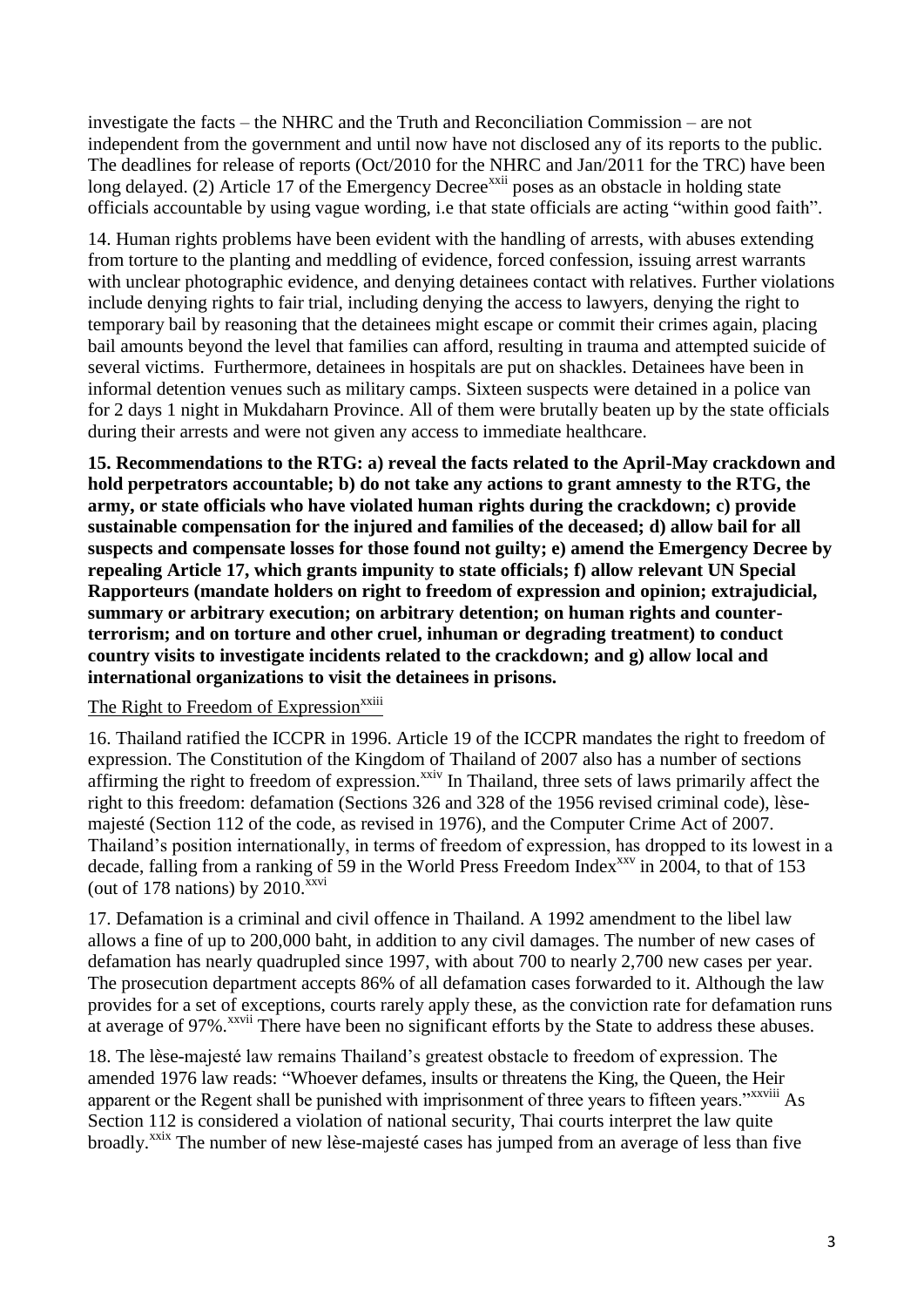cases per year from 1999 to 2004, to 126 in 2007, 84 in 2008, and an all-time high of 164 in  $2009.$ <sup>xxx</sup>

19. As a whole, the vagueness of the language used in the law, the lack of guidelines on arrests and prosecutions of lèse-majesté cases, and the ability of any citizen to make the charge all contribute to grave abuses of the lèse-majesté law. Many state officials have portrayed the movement of the UDD as part of an anti-monarchist conspiracy. The vast majority of those charged or sentenced with lèsemajesté are connected in some way to the UDD.<sup>xxxi</sup>

20. The scope of the lèse-majesté law has gone well beyond protecting the reputation of the king, queen, and heir-apparent, and has been used indiscriminately against any opponent of the government.<sup>xxxii</sup> The police and the prosecutors are part of an apparatus that is biased toward the interests of the state. Police, prosecutors, and judges are given no guidelines in interpreting lèsemajesté. As a result, police must make the arrest, the prosecutors must prosecute, and the judges must hand down their decisions. Without any guidelines or debates on the topic, the courts have tended to interpret lèse-majesté quite broadly and out of context, making convictions almost certain.<sup>xxxiii</sup> The State has yet to provide clear guidelines governing the use of the lèse-majesté law with 5 high-profile cases since 2007 to be noted.<sup>xxxiv</sup> In 2007, the military-appointed legislative body passed the Computer Crime Act (CCA). Section 14 (2) of the act prohibits electronic transmission of "of false computer data in a manner that is likely to damage the country's security or cause a public panic," and (3) prohibits transmission of any material "related with an offence against the Kingdom's security under the Criminal Code." Violators of the act may be imprisoned for up to five years and fined up to  $100,000$  baht per infraction.<sup>xxxv</sup>

21. The CCA is becoming an indirect way of applying lèse-majesté-like legal provisions and as a whole is becoming a primary tool in suppressing freedom of expression. More than a quarter of a million websites have been blocked by the state, many of which have been deemed as critical of the monarchy. From 2007-mid2010, there have been 31 "lèse-majesté-content" cases pursued under the CCA. Of these, all 4 cases in which the court has handed down a decision have resulted in conviction, and in no case documented have public prosecutors drooped or courts dismissed a case.

**22. Recommendation to the RTG: a) reform the Defamation Laws by decriminalizing defamation and strengthening of legal exemptions for defamation; b) reform the Lèse-Majesté Law and Computer Crime Act by lessening the maximum sentence of 15 years to levels in line with other constitutional monarchies, and/or eliminating minimum sentence; making prosecution contingent upon consent of the king, queen, or heir-apparent (as in Norway); adding exemptions or exclusions from guilt; and by abolishing the law completely.**

Human Rights Situation in the 3-Southern Border Provinces of Thailand

23. More than 80% of the population that make up the 3-Southern border provinces of Thailand are Malayu-Muslims, whom have shared a much longer history with that identity than as Thai nationals. The escalation of violence in the three provinces of Pattani, Yala and Narathiwat started with the incident of unidentified gunmen raiding an army ammunition depot in [Narathiwat Province](http://en.wikipedia.org/wiki/Narathiwat_Province) on January 4, 2004, followed by the all out assault in the Kreu Se Mosque Incident on 28 April 2004, and the Tak Bai incident  $\frac{x}{x}$  on October 2004. The perpetrators to this conflict have been separatists and state officials; since 2004, up till October of 2009, these two groups have reportedly been responsible for causing 10,386 un-peaceful events, claiming the lives of 4,453 people, and wounding 7,239 victims.<sup>xxxvii</sup> Victims to this conflict include both Malayu-Muslims and Thai-Buddhists.

24. Root causes of the conflict result from different perspectives held by the government and insurgents. Military policy has failed to respect the distinct identity of Malayu-Muslim people as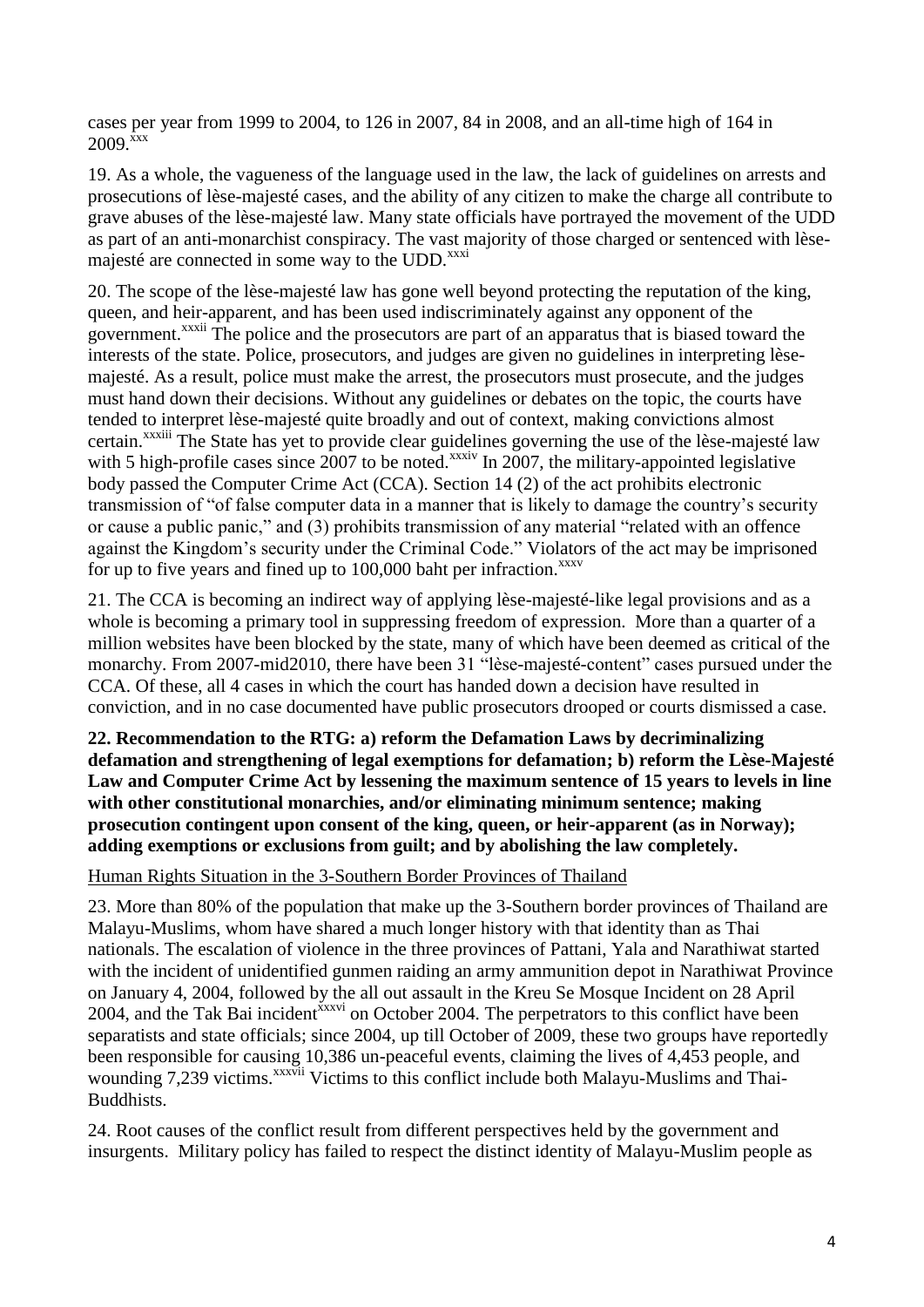different from the rest of the Thai population, treating them as terrorists to be controlled by the Thai state, while insurgents act violently in defense of ethnic, religious and minority rights.

25. At the Ingkharayuthboriharn Army Camp, Pattani province, Thai authorities have reportedly been responsible for torturing detainees to death, including the example of Imam Yapha Kaseng, and the case of Sulaimam Naesa.<sup>xxxviii</sup>

26. **Torture:** Torture and other ill treatment have become systematic, and unlawful detention of claimed suspects more frequent, in significant part due to provisions of martial law and the Emergency Decree in effect in the area. Detainees have been kept in unofficial places of detention for up to  $\overline{7}$  days, no more than 4 times;<sup>xxxix</sup> visits from relatives and public lawyers have been limited to 30 minutes per session, which is considered below the minimum standards of human rights under international law. The undue power given to the authorities under the Emergency Decree have resulted in the harmful consequences towards the Thai people because of impunity of these authorities from civil, criminal, and disciplinary offenses.

27. There have been numerous cases, for instance the Masjid Ipayae, Sulaiman Nasae, and Imaam Yapha Kaseng incidents, which have caused the people to believe that the state officials are the perpetrators to this conflict. There has been no progress in investigating the facts of each case, which has created a common impression that the people have not been given justice.

28. **Children:** There have been a reported 5,111 children orphaned due to the loss of their custodian.<sup>xl</sup> Moreover, children age 13 and above have lost lives and been detained in the army camps with adults. With the violence in the restive South, teachers remain to be assaulted and schools are frequently shut down, which discontinues the education for students. Abuse of drugs in the Deep South has been rampant, with possible explanations leading towards certain groups' efforts in making drugs a tactic in deterring youth out of a 'political' conflict.

29. **Women:** Women have been grossly victimized in the conflict in the restive-South—more than  $2,188$  people<sup>xli</sup> (as of Sep, 2010) became widows as a consequence of the conflict. They have been accused of being significantly involved in the separatist movements, which places women in as vulnerable of a position to be detained as men. Sexual violation, including the rape of women and girls is widespread in the South; this issue is deemed a sensitive and outlawed one in the Islamic communities in the South.

**30. Recommendations to the RTG: a) adopt laws for the prohibition and prevention of torture and other ill-treatment, incorporating the main elements and implementing the provisions of the UN Convention against Torture; b) pass legislation expressly criminalizing torture and other ill-treatment; c) prosecute all those responsible for torture and similar offences; d) cease invoking the Emergency Decree of 2004 as it conflicts with the Constitution of Thailand and the basic principles of human rights, and instead, focus on the criminal trial laws and processes for the prosecution of perpetrators; e) establish a fact-finding committee, consisting of people from all different sectors, with results of the investigation made transparent and available to the public; f) release all suspects that have insufficient evidence against them and give compensation to suspects who have been wrongfully detained or found not guilty.**

## The right to life, liberty and security of person

31. Big developmental projects create conflict between supporters and detractors. Threats include defamation, display and use of weapons, and threats to life.<sup>xlii</sup> When the projects severely affect the people's health, the state and entrepreneurs refuse to pay compensation. Demanding compensation through court procedure takes a long time.

32. Thailand has experienced problems with human trafficking of aliens, women, and children groups. The Thai laws are defective in helping those who are emotional and physical victims of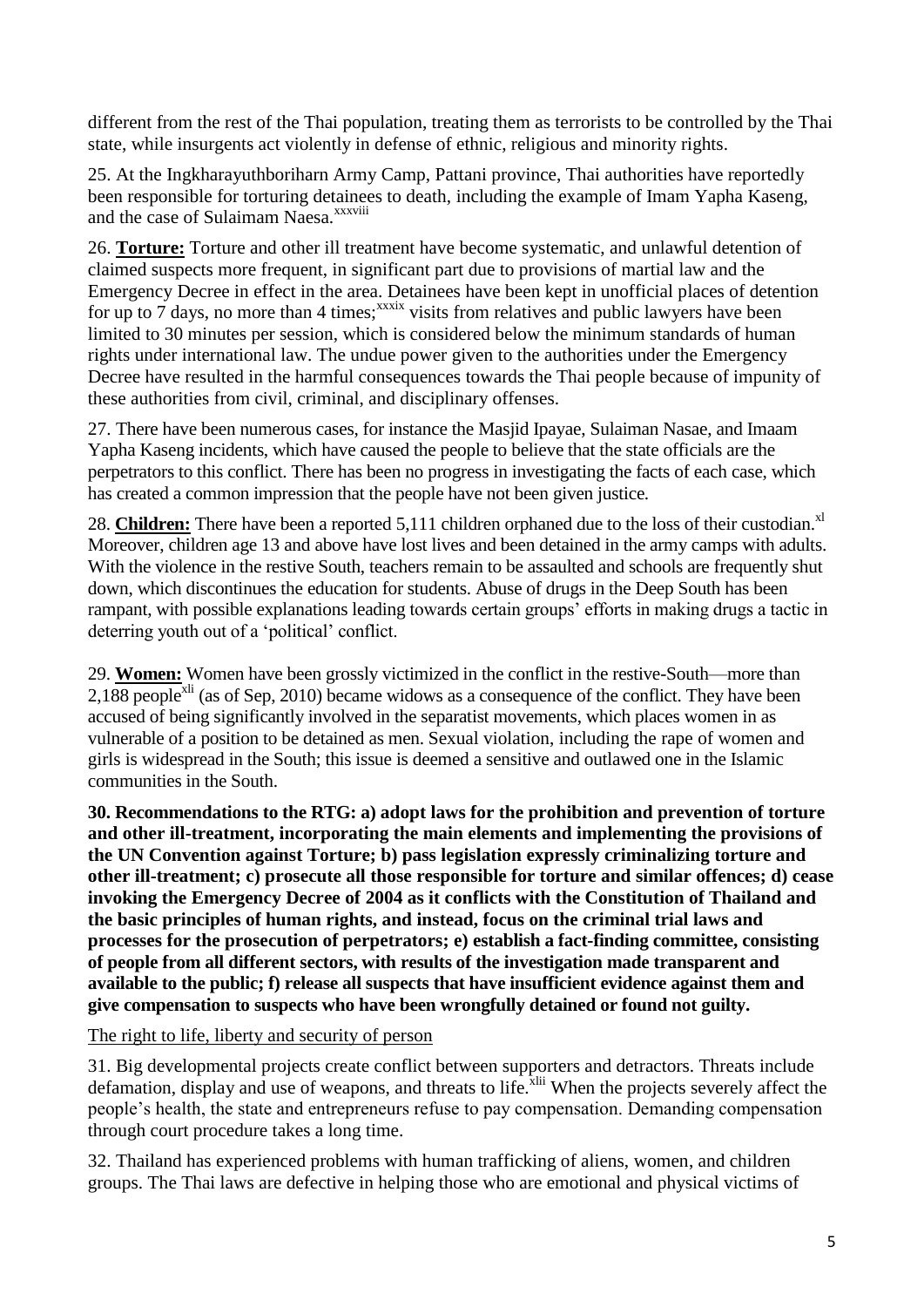commercial sexual exploitation. Moreover, the commercial sexual exploitation network includes officials. The victims of the commercial sexual exploitation are not getting sufficient assistance, especially among the alien human trafficking victims.

**33. Recommendations to the RTG: a) set up a fund to financially protect victims of development as well as an agency, directly under the Prime Minister's authority, to protect people's freedom from threat to life and liberty and to take care of those whose health are affected by the development projects**; **b) efficiently tackle human trafficking problems and hold those who are involved in the networks accountable; c) increase the punishment for child commercial sexual exploitation; d) improve the universal treatment system, even for the non-Thai, including but not limited to the prevention of re-abusing the victims by the community or the state officials; e) take measures to improve life-quality of trafficked prostitutes and to prevent and heal the victims of human trafficking.** 

## Equality and non-discrimination

34. Thailand's 2007 Constitution forbids discrimination based on sexual identity and diversity. However, there is no legislation that recognizes sex change and supports same-sex marriages resulting in a wide range of discrimination against homosexual couples. According to the Constitution, Thailand quarantees freedom of religion. However, discrimination against religious minorities continues. For example, in March 2011, Wat Nong Jok High School forbade female Muslim students to wear Hijab.

35. There have been no real efforts to include sex education in schools to help counter discriminatory social attitudes on issues of sexual orientation and gender identity. As a marginalized group, LGBTI (Lesbian, Gay, Bisexual, Transgender and Intersex) people do not receive adequate provision of physical and mental health care services by government and private health sectors.

36. Thai military policies state "mental illness" as the reason for discharging transgender individuals from military services. Subsequently this causes difficulties for them in getting employment.

37. Thailand has failed to support LGBT rights through various UN resolutions and statements.

38. Thailand has enacted the Disability Act (2007) and has recently become a member to the CRPD. However, the government has taken a passive approach on this issue, causing people with disabilities to have limited access to education and employment. Disability allowance at 500 Baht per month is not sufficient. Migrant workers with disabilities caused by work accident cannot access rehabilitation services while waiting for compensation.

39. The RTG still lacks effective measures to deal effectively with social issues facing children including the high rate of teen pregnancies and orphans in the south.

40. Thailand provides free treatment for people living with HIV in the national health care services. HIV infection among younger people is increasing but those under 18 cannot access the Voluntary Counseling Confidentiality Testing (VCCT) because the Medical Council of Thailand demands parental consent prior to the test. Health care services for migrant workers (Burmese, Laotian, Cambodian) does not cover HIV medical care, except to prevent the mother-to-children transmission. People living with HIV face discriminations in society for example, men with HIV are not allowed to ordained as Buddhist monks.

**41. Recommendations to the RTG: a) enact a general anti-discrimination law, to implement the requirements of the ICCPR and the Constitution, followed by concrete programs of enforcement, public education and sex education on diversity issues aimed at reaching full recognition of the equal rights of LGBTI in all areas of life; b) recognize of the new gender of**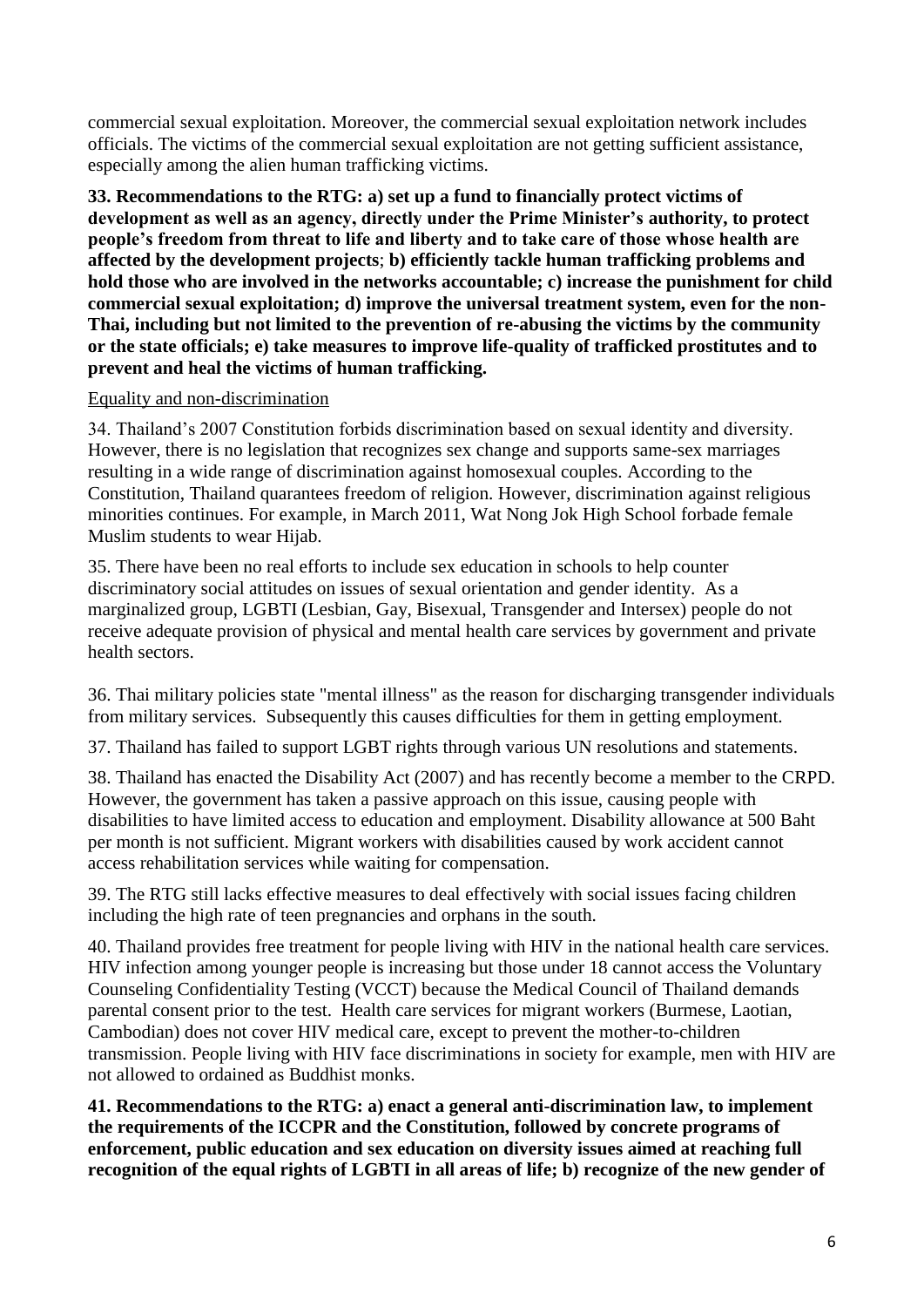**transsexuals in all official documents; c) recognize same-sex relationships in parallel with the recognition of opposite sex relationships; d) abolish military policies describe transgender people as "mentally ill"; e) provide funds for the study of health care needs of and improve health care services for LGBTI communities; f) proactively support equality rights for IGBTI in its domestic laws and policies and in its work within ASEAN and the UN; g) respect freedom of religious beliefs and practices; h) cooperate with disabilities organizations to create equal education and job opportunities; i) tackle inequality in proper health service and increase allowances for people with disabilities; j) make rehabilitation services accessible to migrant workers; k) cooperate with disabilities organizations to determine national-scale strategies for reducing the gap between laws and actual practice; l) educate life skills for children, improve the quality of teachers and revamp the school system to be able to socialize children with the use of democratic approaches and principles in their studies; m) stop taking children in the southern province into custody and help families and communities to take care of children who have been affected by the violence; n) ban discriminatory laws regarding people with HIV among public and private sectors and educate the public and agencies on people with HIV; o) provide children under 18 with access to the voluntary HIV test; p) broaden access to free health services to include anti-HIV medication for migrant workers.**

### Refugees, Indigenous Persons, Stateless Persons

42. The Thai government does not allow the usage of "refugees" but uses the term "persons affected from combat", <sup>xliii</sup> so that the government does not have to abide by international human rights standards on the treatment of refugees. Although Thailand is not a state party to the 1951 Refugee Convention and 1967 Protocol Relating to the Status of Refugees, there has not been an official process to register around 57,000 new refugees in temporary camps since 2009. The Provincial Administration Board has an order to halt the screening process with the United Nations High Commission on Refuges (UNHCR).

43. Since there are frequent refugees who flee human rights violations and conflicts into Thailand,<sup>xliv</sup> the government has not come up with a policy to protect refugees, registering refugees and their families in Thailand. Camps that have been set up as temporary shelters for refugee have extended their use as long as 26 years. Refugees in these camps have lost their human dignity and cannot exercise their basic human rights, such as the right to work, to travel, and to have education.

44. Asylum seekers entering Thailand to request assistance to travel to third countries are often treated as illegal migrants and detained at the Immigration Detention Centre (IDC). The UNHCR is unable to give them assistances, and coordinate resettlement with third countries. The RTG continues to break International Law by expelling asylum seekers and refugees, including vulnerable groups and the elderly, to their country of origin although there is high risk that they will face violence and abuses, such as in the case of Lao Hmong and the Karen people.

45. The problem with the Rohingya situation in Thailand started in 2008 when two boats carrying 91 Rohingya people were intercepted in the Thai territory. Those determined as Bangladeshi or Burmese nationals were sent back to Bangladesh and the Thai-Burma border respectively, while the remaining 45 are still being held at the Immigration Detention Center in Suanphlu district. Their future remains unclear because the RTG does not have any concrete policy for this group. Because of their stateless status, their rights remain grossly violated and the UNHCR has no access to them. In another incident in January 2011, two boats carrying Rohingya people were intercepted in Satul and Phuket waters, the Thai authority re-routed the boats to the Andaman Sea and Nicobar Islands of India. They were later found to be frail and unconscious upon arrival at the Islands.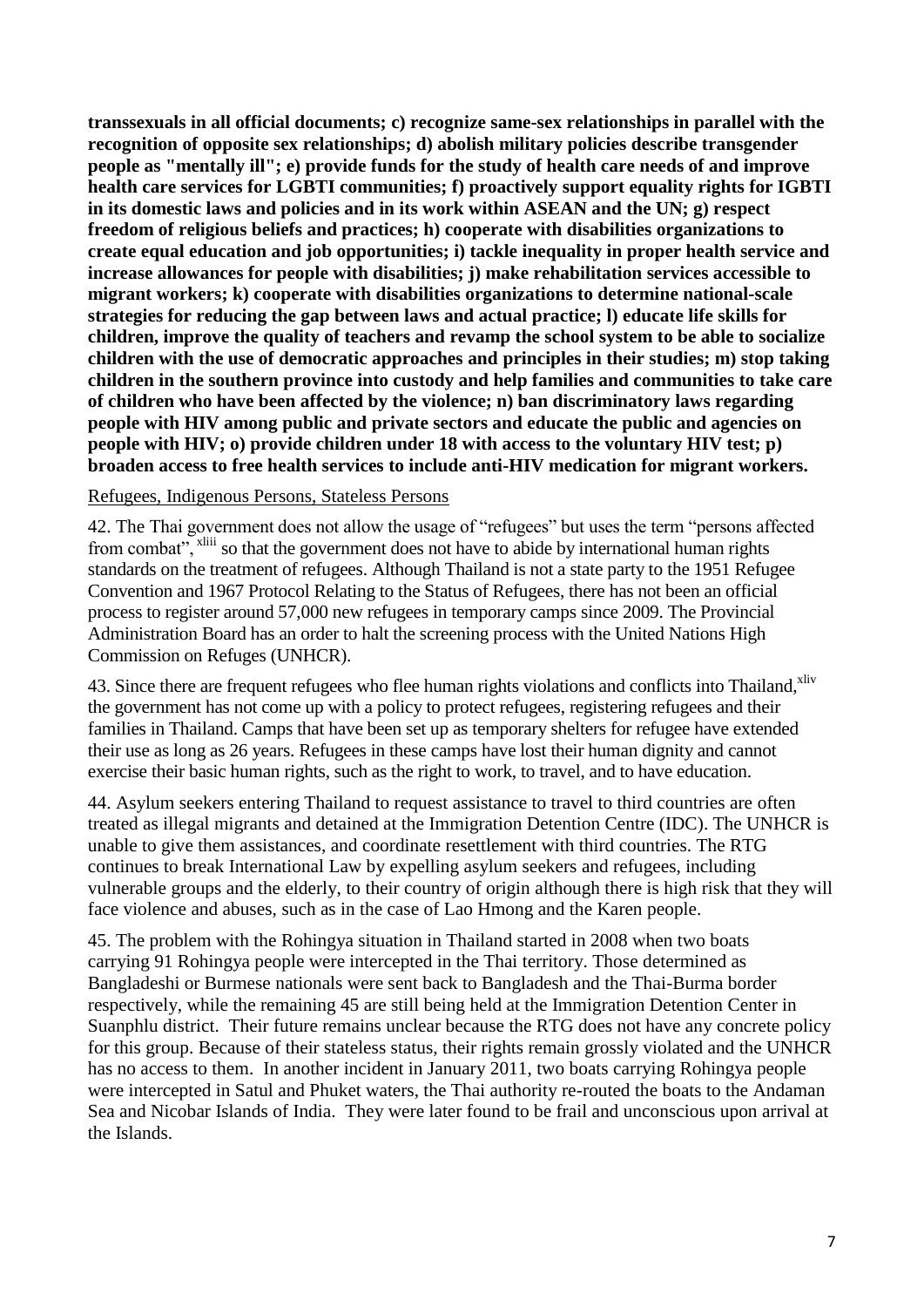46. The situation of Rohingya people in Thailand remains precarious. The Burmese authorities do not recognize many of them as Burmese citizens which affectively turns them into stateless persons; status that threatens their security and livelihood and subject them to regular money extortion by Thai authorities. Three thousand Rohingyas have been denied migrant worker status because of this. Moreover, their children have no access to education, are denied birth certificates, and have inadequate access to health care. The existence of complex human trafficking activity within the Rohingya population in Thailand has also been reported.

47. There are approximately 2.5 million stateless persons residing in Thailand, some of which have been examined and documented through civil registration, according to the Nationality Act (2008) and the Civil Registration Act (2008). Thailand has begun the process of categorizing stateless persons under the refugee group classification by providing them with birth certificates upon birth. However, there are groups that have yet to be examined, with no progress in the determination of their status. These groups are susceptible to violations of numerous rights, including access to health-care, employment, higher education, ability to travel freely to any parts of the country, and land and property ownership.

**48. Recommendations to the RTG: a) allow related agencies involved in the registration of unregistered and newly arrived refugees access to refugees so that they will receive identification documents and protection; b) cancel the detention of asylum seekers in the Immigration Detention Center, as it forbids UNHCR access to refugees; c) become a member to the UN Refugee Convention as soon as possible; d) allow organizations working to protect refugees to give assistance to the vulnerable groups; e) prevent local officials from expelling refugees into**  further danger; f) formulate clear policies in assisting in the return of refugees and assisting **the relevant agencies to be involved in analyzing the situation for the safe return of refugees, allowing them to remain in Thailand if the situation in their home countries is not safe; g) give opportunity to refugees to receive basic rights such as education and employment; h) recognize human trafficking problem that persists among the Rohingya population in Thailand and establish a legal framework and effective mechanisms to deal with the issue; i) work toward a third-country solution to resettle Rohingya refugees; k) establish an appropriate registration system for stateless people; l) make amendments to the law to protect stateless persons and refugees from persecution, guaranteeing them basic human rights in accordance with universal standards; m) ratify the 1954 Convention Relating to the Status of Stateless Persons and the 1961 Convention on the Reduction of Statelessness.**

### Thai Labor and Migrant Workers

49. **Thai Labor.** The minimum wage in Thailand is currently between 159-215 baht per day<sup>xlv</sup>. The amount is insufficient in sustaining a family of 4 in Thailand<sup>xlvi</sup>. The rights to form a union and to collective bargaining is limited. Many unionists have had their employment terminated after trying to form unions. Labor officials are not effective at promoting unions in many enterprises. Subcontract workers are not entitled to form unions. As well, a significant number of Thai workers who are sub-contract workers are unprotected under the Labor Protection Acts (1997 and 2010). These workers, who are entitled to Social Security, have difficulty accessing quality healthcare and experience discrimination in medical treatment quality among other forms of social security schemes. On children, the RTG does not recognize child labor as Thai children are a part of the education system. In practice, child labor can be found in small enterprises and agricultural sector.

50. Migrant workers do not enjoy basic services from the Thai state. Business sectors, brokers and officials can systematically exploit migrant workers. <sup>xlvii</sup> The Ministry of Labor cannot control the costs of brokers in the National Verification (NV)<sup>xlviii</sup> and import of migrant workers by MOUs.<sup>xlix</sup> Migrant workers whose nationalities have been verified can be employed as legal migrant workers, but in practice, the government still cannot ensure rights and welfare to legal migrant workers. In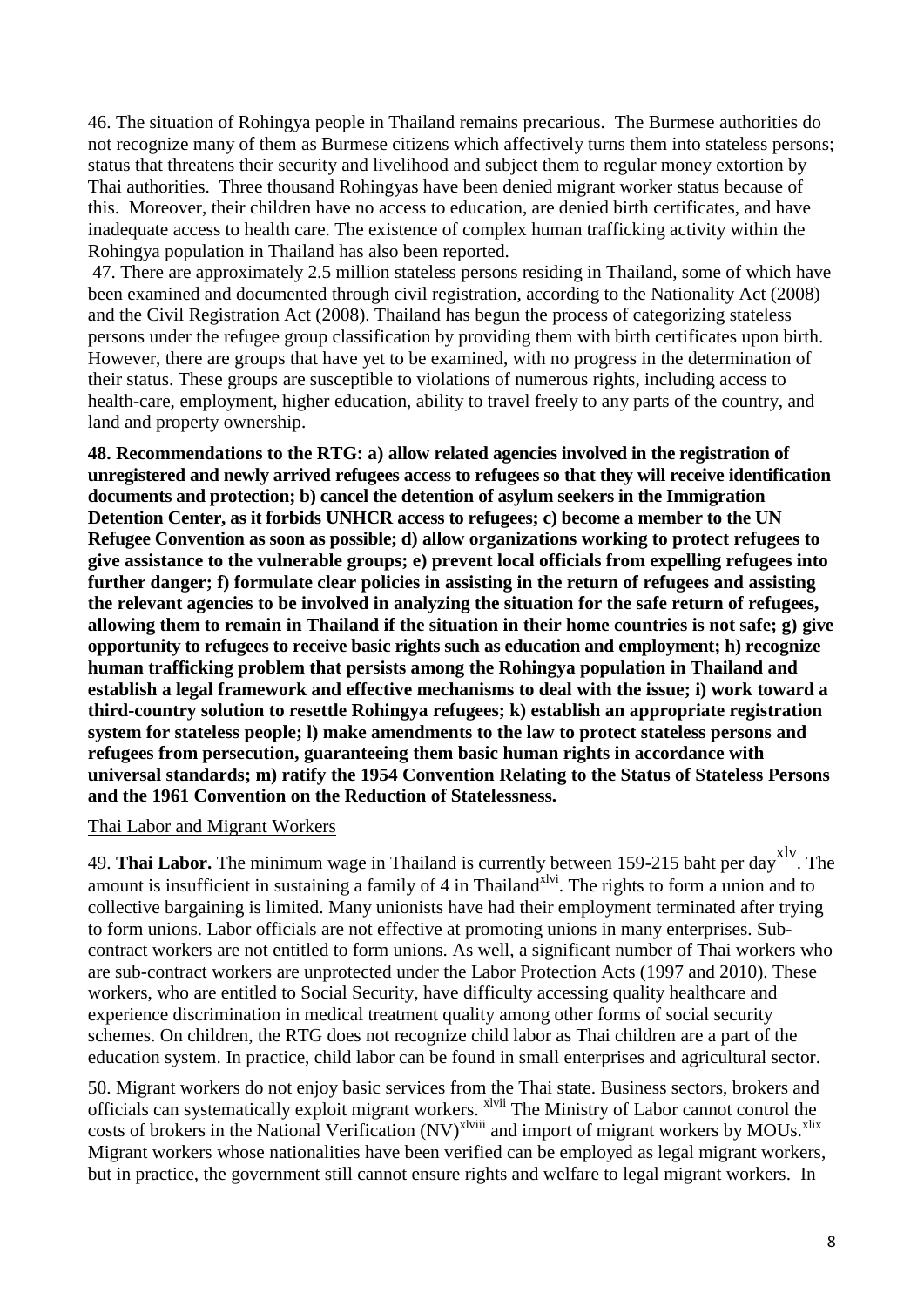addition, migrant workers cannot form unions. Situations of undocumented workers who did not pass NV are vulnerable. They have problems with minimum wage, human rights abuses, and access to labor protections, rights and welfare. Those working as domestic workers, in fisheries and in small-scale agricultural sectors are not sufficiently protected under labor protection laws.

51. Migrant workers faced obstacles with the civil registration system. Particularly, when they request marriage registration with Thai nationals, civil registrars often require additional documents at the officials' discretion, even though such documents are not required by the law. Status of children who were born in Thailand from parents who did not pass nationality verification are automatically treated as illegal immigrants by the law. Despite the 2007 amendment of the Nationality Act, which allowed a beneficial status to be granted to these children, the Ministerial Regulation to provide the guideline to such a provision has not entered into force; hence the children still have illegal immigration status.

**52. Recommendations to the RTG: a) ensure protection and welfare for subcontract workers and ensure that illegitimate children will enjoy equal welfare opportunities; b) revise social security services to be on par with other healthcare services; c) sign ILO Conventions 87 and 98 at the earliest opportunity to ensure the workers' rights to collective bargain and to form unions; d) provide education welfare to cover children of Thai and migrant workers to bring them access to the education system; e) eliminate all forms of exploitation of migrant workers, open a migrant labor registration and ensure all fees related to the process are reasonable; f) ensure protection of all migrant workers under the labor protection law and abolish discriminative policies against migrant workers; g) promptly issue the Ministerial Regulation to determine status of children of undocumented parents and revoke any law that automatically renders them illegal immigrants; h) ensure that the right to register a marriage of migrant workers can be exercised and that the registrars will only ask for documents as required by the law; i) increase minimum wage to at least 421 baht in enable workers to sustain themselves and their familiesli .**

### Economic, Cultural Rights, and the Right to participate in Development

53. Thai people in several regions of the country have had limited participation in planning development projects and as a result have received negative environmental and community impacts, including poisonous toxins from waste, job insecurity, and threats to long-standing lifestyles and culture. The government has been unable to protect people from such impacts and no sustainable remedies have been provided as compensation, leaving communities weakened and disenfranchised.

54. The proprietors of big development projects received the most benefits. However, they have violated the rights of the people living in the surrounding communities in their participation at all levels, from the time that the Environmental Impact Assessment (EIA) was appraised until consultations with relevant stakeholders and correspondingly the revisal of project plans. Regardless of whether the investors to these projects are private or the government, the inclusion of affected communities is necessary in the development of these projects, including the dissemination of accurate information to the people of these communities. The lack of participation or involvement in the decision-making process, and the biased information provided by the benefactors of the projects has caused surrounding communities to suffer.

**55. Recommendations to the RTG: a) promote and protect the rights of communities that have had their rights violated by instituting a body that deals with such issues and by ensuring greater participation of all affected stakeholders in the decision-making process of mass development projects, including the granting of substitute lands; b) ensure that the information provided to all affected stakeholders of the project be impartial and accurate; c) authorize an independent center to research proposed projects, investigate and monitor**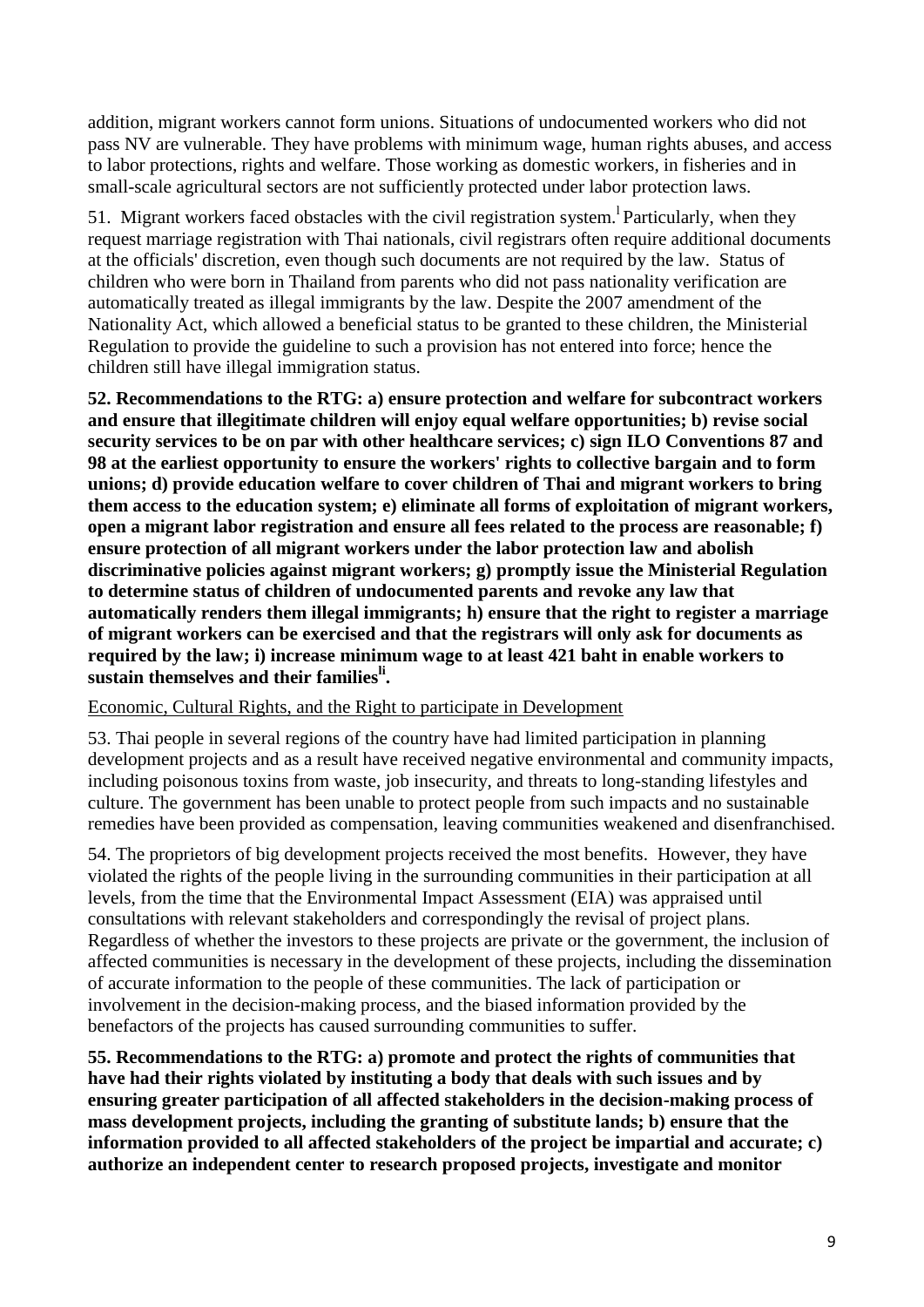**performance, and gather information from communities on the impact of proposed projects; d) ensure that laws and regulations, as well as environmental national action plans, are not dismissed in the implementation of these projects and require for environmental assessments to be done timely and regularly.**

## Protection of Human Rights Defenders

56. Human Rights Defenders (HRDs) in Thailand face many threats, such as direct physical threats, enforced disappearance (such as the case of Somchai Neelaphaijit), and convictions of lese majeste for political purposes. HRDs are also not given help at the local level. In addition, there are serious concerns about the death of HRDs in Southern Thailand.<sup>lii</sup> Direct and indirect threats to HRDs mean that the RTG cannot protect their welfare. There have been recommendations from the UN SRs that the government promote and protect HRDs and give opportunities for HRDs to be involved in policymaking on human rights.<sup>liii</sup> The RTG: a) should comply with the recommendations of the UN SR **on HRD, including giving protection to HRDs so that they can work without being harrassed or threatened; b) If there are violations or violence being committed against HRDs, the government should find the perpetrators and ensure justice as quickly as possible.** 

## **III. Achievements, best practices, challenges, and constraints**

57. On the SR's comment on the FOO/FOE in Thailand (referring to P. 2369 of the report), the RTG responded, on 30 April 2009, stating that the execution of the Criminal Code section 112 was an effort to protect national security. The RTG has frequently used laws that promote national security as foremost, and has often discounted the civil and political; and the ESC rights of the Thai people, which are fundamental principles. The RTG should balance human rights with state security since giving more priority to national security has resulted in severe human rights abuses, taking as examples, the conflict in three-most southern provinces of Thailand, Lese-Majeste convictions and political conflicts. Human security was widely abandoned and violently abused.

58. The Second National Human Rights Plan (2009-2013) pays great emphasis on the open participation from stakeholders in every sector, which is considered a big leap for the Thai civil society; however the actual participation process is incomprehensive, not prolonged, unsystematic, hierarchical, and lacks proper consideration of the people's opinions.

## **IV. Key national priorities, initiatives, and commitments**

59. We appreciate the RTG's effort in their pledges and commitments; the Second National Human Rights Plan (2009-2013); recent ratifications on CRPD, the CAT, and the CERD,as well as the ratification to OP-CRC on the sale of children, child prostitution and child pornography, and on the involvement of children in armed conflicts; and their repeal on certain reservations of Article 7 in the CRC. We further urge the RTG to repeal the reservation on article 22 of the CRC. There are still concerns over some of the reservations the RTG has made to the Treaties, for instance, on the reservation of Article 16 and 29 of the CEDAW, of Article 22 of the CRC, of Articles 4 and 22 of the CERD, Article 30 of the CAT. We urge the RTG to immediately repeal these reservations, to ratify the OP-ICESCR and to follow the recommendations as laid out in the SR-HRD Report to Thailand, <sup>liv</sup> and actively and effectively implement their human rights commitments and pledges. **V. Capacity-building and technical assistance**

60. The RTG should allow the SRs on arbitrary detention, [extrajudicial executions](http://www2.ohchr.org/english/issues/executions/index.htm)**,** FOE**,** the independence of judges and lawyers**,** enforced or involuntary disappearances**,** and on torture to investigate the human rights situation in Thailand. The RTG, in collaboration with the civil society, should provide education to the Thai people on human rights mechanisms, ensuring that the dissemination of this information be reached to all target groups. The United Nations should give more support to the Thai civil society and Thai people's organizations on human rights via the United Nations Human Rights Fund.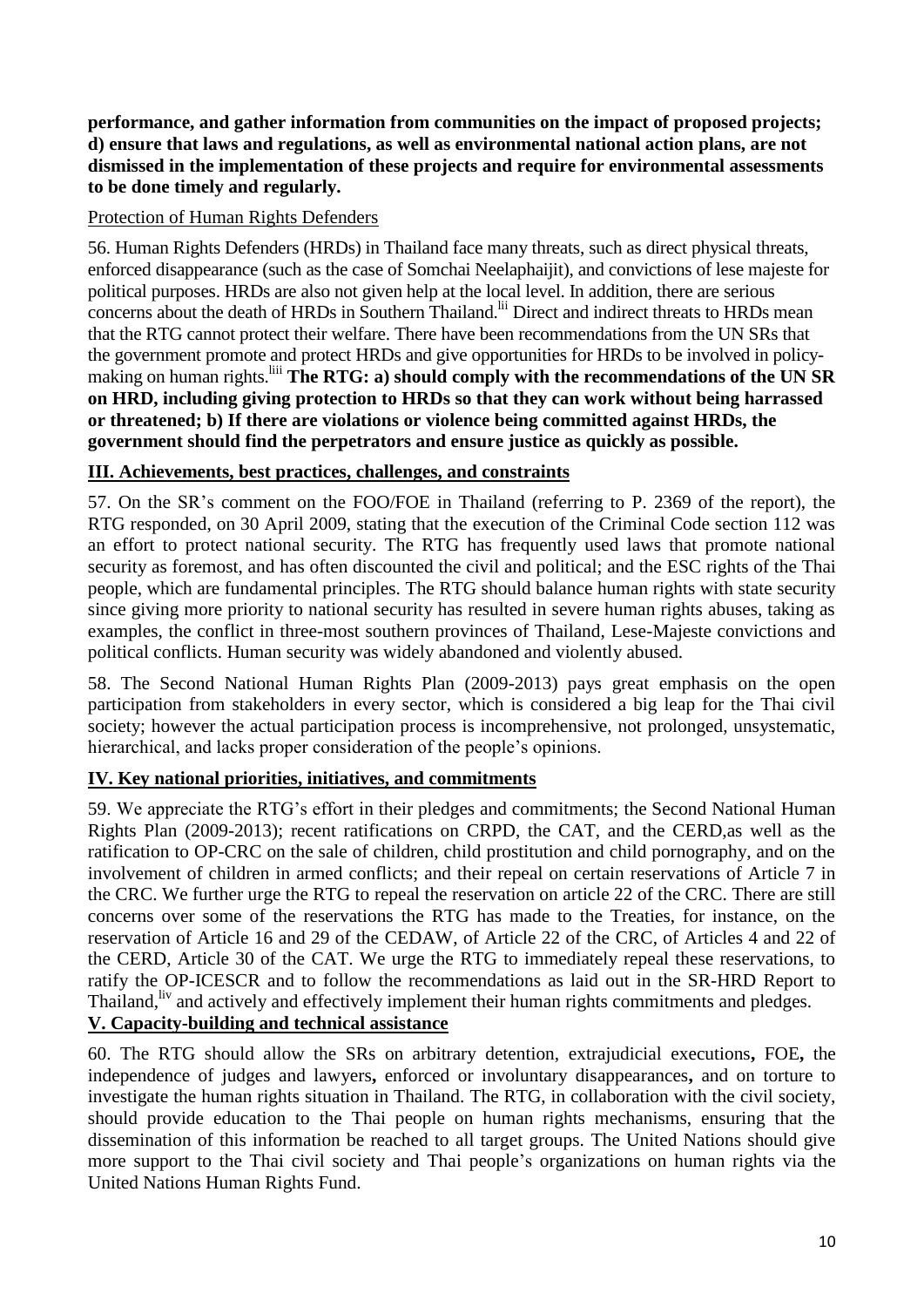## **APPENDIX A – List of Supporting Organizations**

This report is endorsed, either in part or in whole, by the following organizations:

#### Southern Thailand Issue Cluster

Network for Youth Development and Capacity-Building, Southern Thailand

Youth Association for Development [YAD] Muslim Student Confederation of Thailand

Student and Youth Network for Protecting People [SYNPP]

Promoting Human Rights and Access to Justice Network [Hak Asasi Prikemanusiaan (HAP)]

Youth Association for Culture and Islam, South Thailand [YAKIS]

Young Muslim Association of Thailand [YMAT]

The Foundation for Local Management (Deep-south)

Youth Network for the Opposition of the Thai-Malaysia Gas Pipeline Project

Coalition for the Conservation of the Pattani Gulf

Iustice for Peace PERKASA

Muslim Attorney Centre Foundation [MAC] Hilal Ahmad Foundation

Islamic Southern of Thailand Foundation (IST)

The Foundation for Child Development

INSOUTH DEEP PEACE

[MUSTCOTH]

Youth Network for the Protection of Saiburi Community

Southern Paralegal Advocacy Network [SPAN]

Centre for Culture, Protection, and Democracy, South Thailand [CCPD]

Student Federation of Southern Thailand (SFT.SBT)

Aman News Agency (Thailand) Sankalakhiri Media Network (Thailand)

Islam Burapha Movement Southern Peace Media [SPM]

Patani Silent Voice (PSV) Muslim Student Federation of Thailand

Foundation for Education and Human Resource Development (FEHRD)

Bungaraya News Rural Conservation Network of South Thailand

> Youth Network for the Protection of Liknite-Sabahyoi Community

Imaam Association of the Southern-border Provinces

Deep South Watch [DSW]

Thai Islamic Medical Association (TIMA) Teacher's Confederation, Southern Thailand

We Pease Institute of Grassroots Academic (IGRA)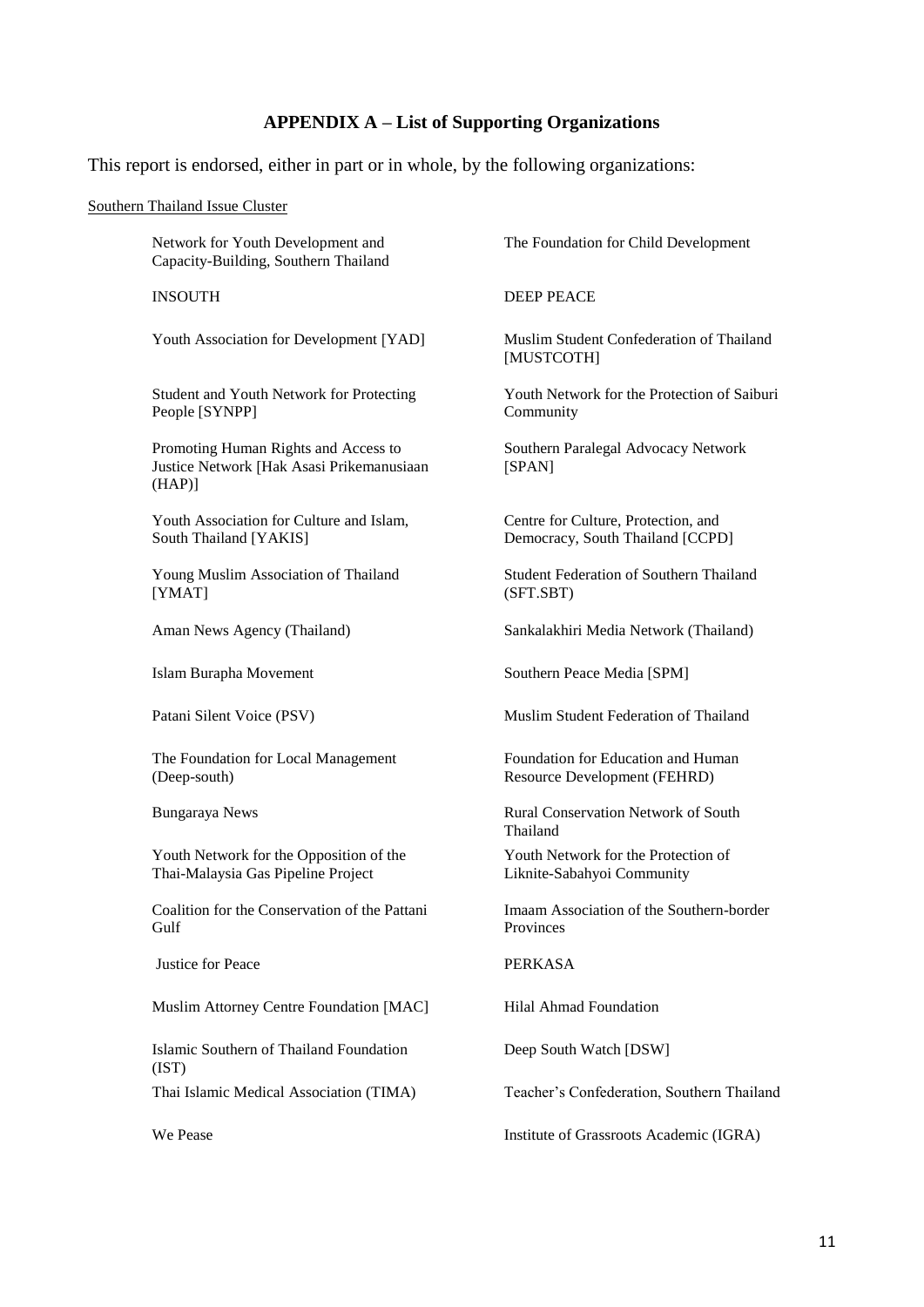#### AsiaResource Foundation [ARF] Ponoh Association of the 5 Southern Provinces of Thailand

#### Migrant Workers Cluster

Worker's Confederation on Petroleum and Chemical Waste

The textile garment and leather workers Federation of Thailand (TWFT)

Project for the well-being of migrant workers, ethnic minorities, refugees and stateless person

Adventist Development and Relief Agency Thailand (ADRA)

TryArm Rangsit Area Trade Union Group

Action Network on Migrant Workers (ANM)

Labour Union Birla Group(LUBG)

Network for Domestic Workers

Thai-Burmese People Friendship

AMAN Secretariat

of Thailand (APHT)

#### Refugees, Stateless Persons, and Minority Groups Cluster

Thai Committee for Refugees (TCR) Asylum Access Thailand (AAT)

Friends Without Borders **Canadian Crane Contains Crane Contains Crane Contains Crane Crane Crane Crane Crane Crane Crane Crane Crane Crane Crane Crane Crane Crane Crane Crane Crane Crane Crane Crane Crane Crane Crane Crane** 

Catholic Office for Emergency Relief and Refugees Thailand (COERR)

Jesuit Refugee Service Thailand (JRS)

#### Disability Cluster

Disabled Peoples' International Asia Pacific (DPI/AP)

The Association for Career Advancement of the Blind Thailand (ACAB Thailand)

The Association of Thai Deaf Children & Women's Network Federation (TDCWNF)

HIV/Aids Cluster Foundation for AIDS Rights The Poz Home Center

Thailand Association of the Blind (TAB)

Association of the Physically Handicapped

Thai NGO Coalition on AIDS (TNCA)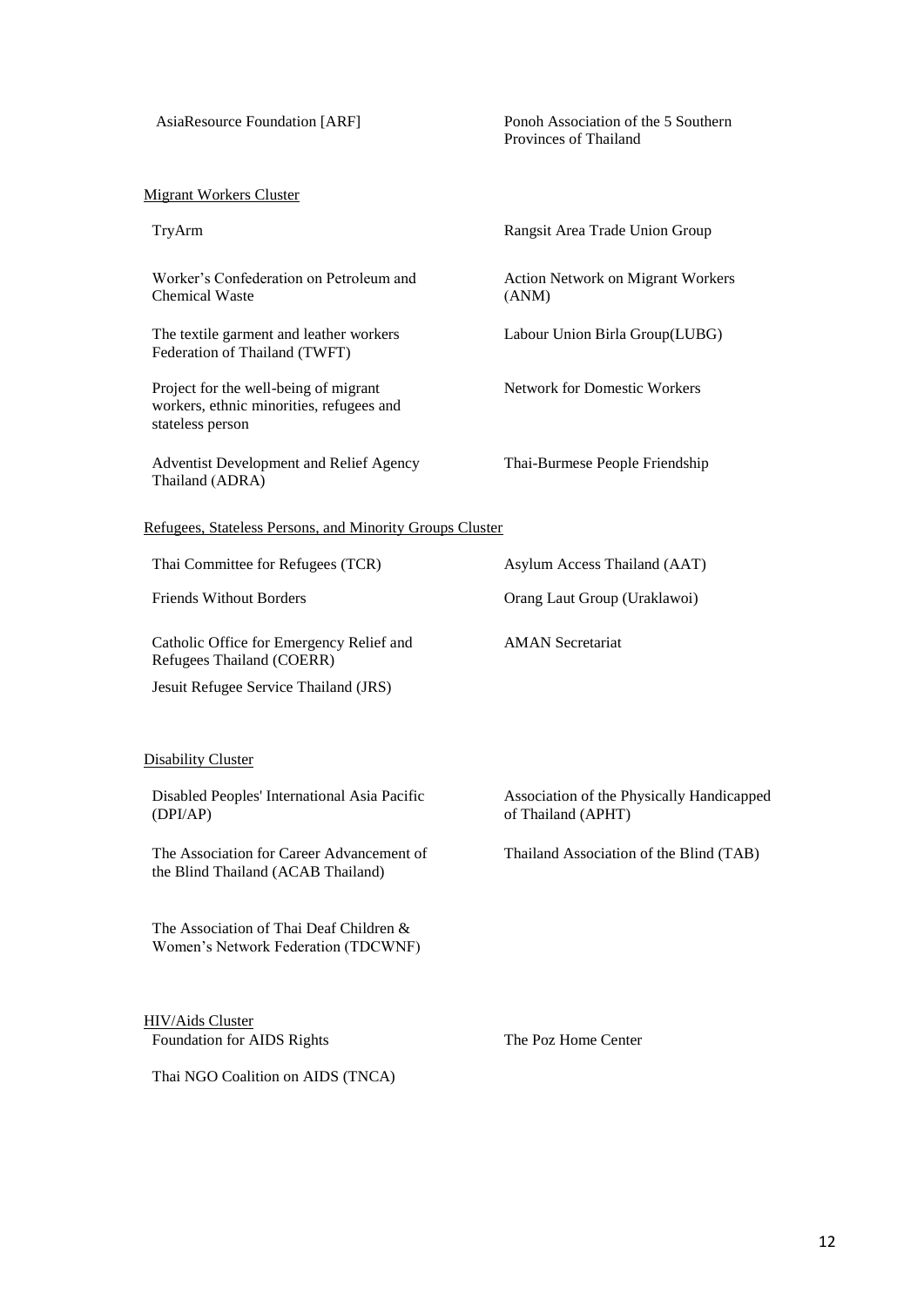#### **Sexual Diversity Cluster**

| Foundation for Human Rights on Sexual<br>Orientation and Gender Identity (FOR-<br>SOGI) | M Plus Thailand                                                                         |  |
|-----------------------------------------------------------------------------------------|-----------------------------------------------------------------------------------------|--|
| <b>Swing Thailand</b>                                                                   | Rainbow Sky Association of Thailand                                                     |  |
| Anjaree Lesbian Foundation                                                              | <b>Sexual Diversity Network</b>                                                         |  |
| Teeranatkarnjanauksorn Foundation                                                       | Thai Transgender Alliance                                                               |  |
| <b>Development Projects Cluster</b>                                                     |                                                                                         |  |
| Network for portal environment                                                          | Karen Network for Culture and the<br>Environment                                        |  |
| <b>Bonok Conservation Network</b>                                                       | Baan-Krood Nature and Environment<br><b>Conservation Network</b>                        |  |
| Healthy Public life Network, Patlung<br>Province                                        | The Conservation of the Thoong-Kai<br><b>Community Network</b>                          |  |
| Lese Majeste Cluster                                                                    |                                                                                         |  |
| Social Move Assembly                                                                    | Iskra Group                                                                             |  |
| Red-Shirt Crackdown Cluster                                                             |                                                                                         |  |
| People's Information Center (PIC)                                                       | United Democracy against Dictatorship<br>Movement, Ubonratchathani Segment              |  |
| Children Cluster                                                                        |                                                                                         |  |
| Foundation for the better lives of Children<br>(FBLC) Thai                              | The Center for the Protection of Children's<br><b>Rights Foundation (CPCR)</b>          |  |
| Duang Pratheep Foundation (DPF)                                                         |                                                                                         |  |
| <b>Other Clusters</b>                                                                   |                                                                                         |  |
| People's Empowerment Foundation                                                         | Prachatai                                                                               |  |
| <b>Suwan Nimit Foundation</b>                                                           | Friends of Burma                                                                        |  |
| Burmese Royingya Association in Thailand<br>(BRAT)                                      | Khmer Krom Movement in Thailand                                                         |  |
| People's Empowerment Foundation<br><b>Community Radio Network</b>                       | Planning Committee for the Community Radio<br>Network for the 4 sub-regions of Thailand |  |
|                                                                                         |                                                                                         |  |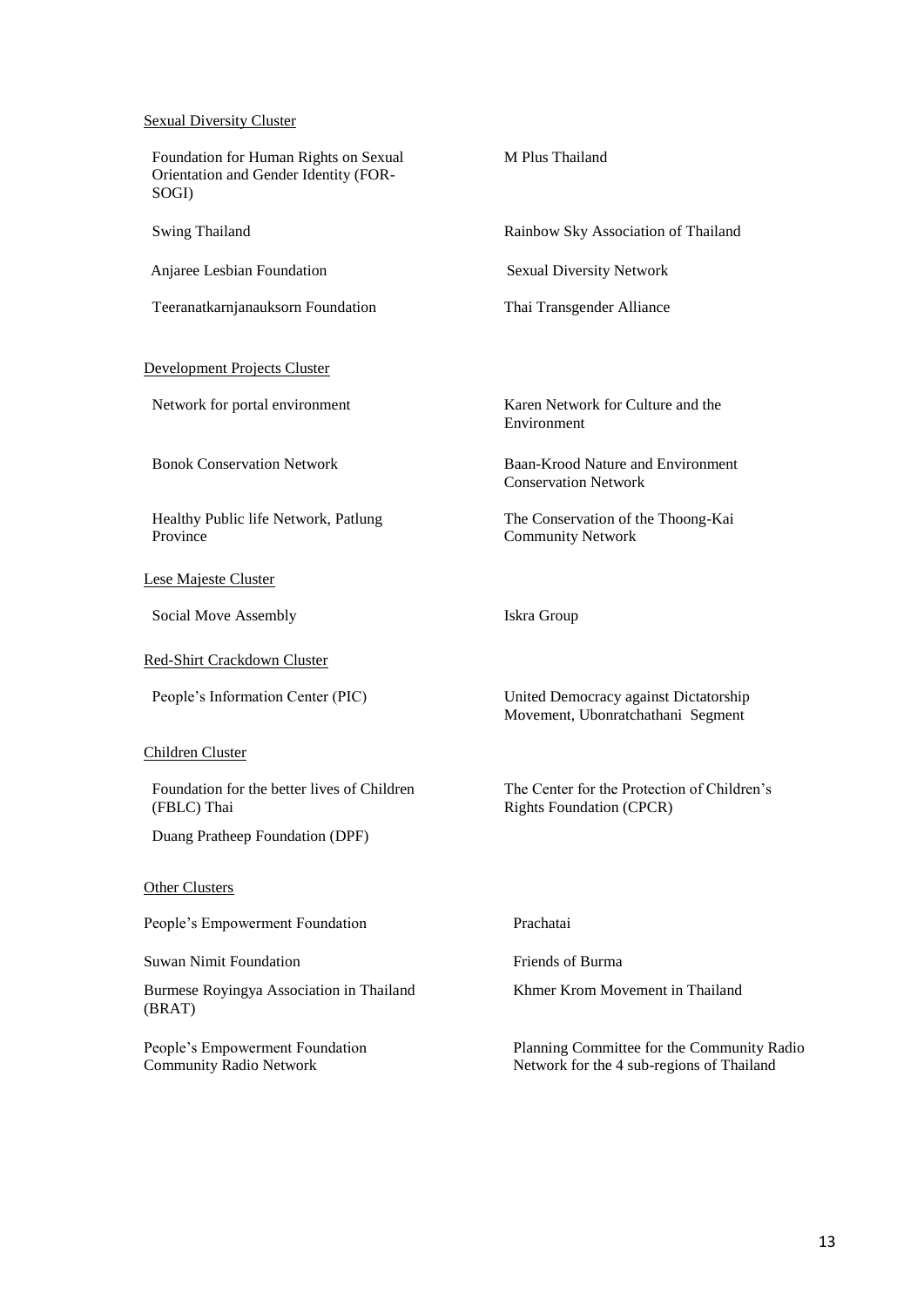# **APPENDIX B**lv

| Year | Table | Pa<br>ങ്<br>5 | LESE MAJESTY CASES RECEIVED AND ADJUDICATED<br>BY THE THAI SUPREME COURT, 2005-2009 |               |
|------|-------|---------------|-------------------------------------------------------------------------------------|---------------|
| 2005 | 1.6   | 8             | No. of lese majesty cases received by Supreme Court                                 |               |
|      |       |               | No. of lese majesty cases adjudicated by Supreme Court                              | 0             |
| 2006 | 1.6   | 8             | No. of lese majesty cases received by Supreme Court                                 |               |
|      |       |               | No. of lese majesty cases adjudicated by Supreme Court                              | $\Omega$      |
| 2007 | 1.6   | 8             | No. of lese majesty cases received by Supreme Court                                 |               |
|      |       |               | No. of lese majesty cases adjudicated by Supreme Court                              | 0             |
| 2008 | 1.6   | 8             | No. of lese majesty cases received by Supreme Court                                 | 4             |
|      |       |               | No. of lese majesty cases adjudicated by Supreme Court                              | 0             |
| 2009 | 1.6   | --            | No. of lese majesty cases received by Supreme Court                                 | $\mathcal{P}$ |
|      |       |               | No. of lese majesty cases adjudicated by Supreme Court                              | 0             |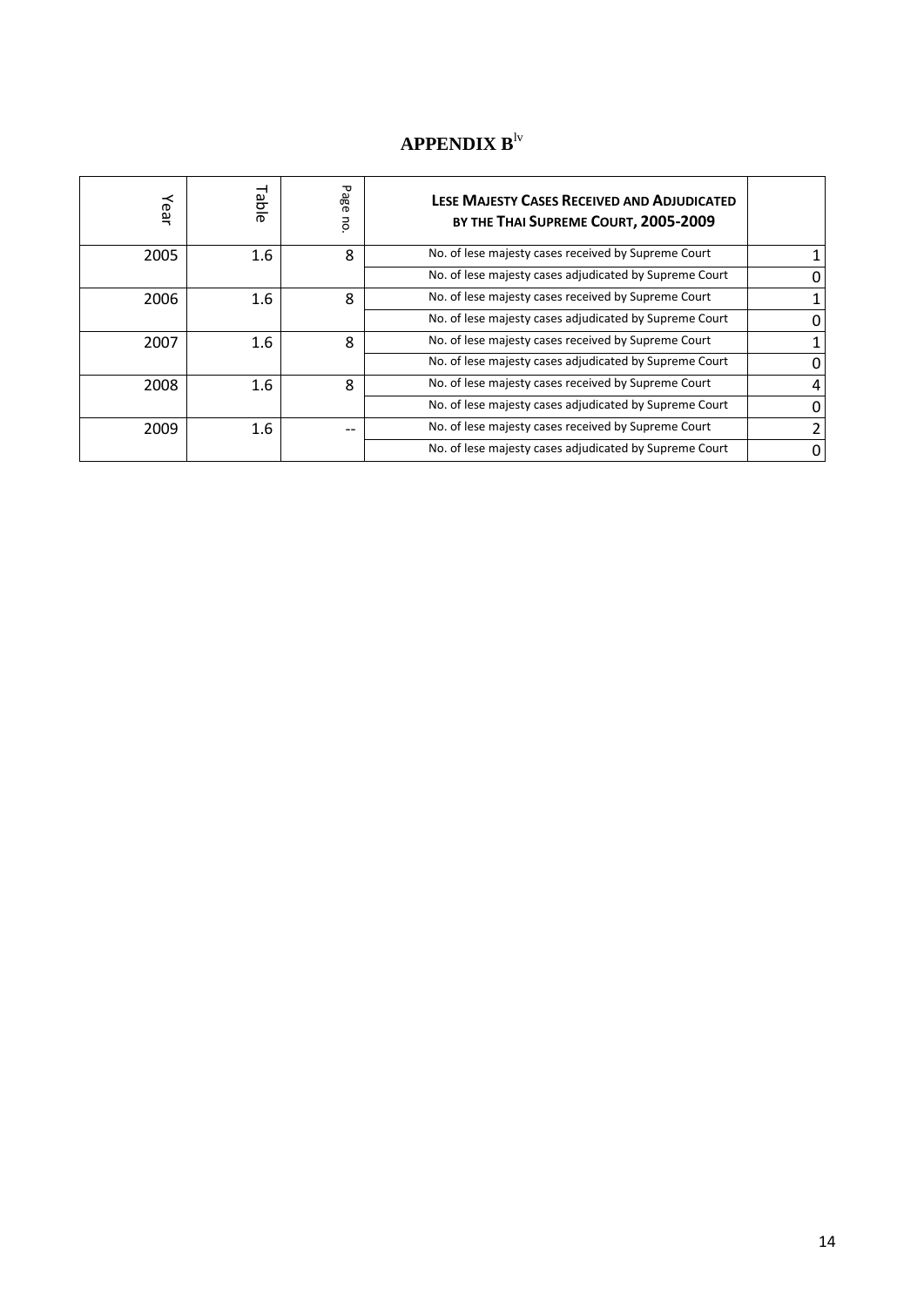### **Endnotes:**

**.** 

<sup>i</sup> This submission to the Universal Periodic Review of Thailand has been prepared by a coalition of Civil Society Organizations (CSOs) from across Thailand. The authors of this submission are from 19 organizations, with representation from each thematic issue drafted in this UPR Thailand report. People's Empowerment Foundation acted as a secretariat this UPR Thailand Working Group, facilitating the process for the drafting of this UPR Thailand report. Regular consultations were made with different groups on each particular issue, gathering input from representatives of more than 100 organizations. This submission is endorsed, in whole or in part, by the 92 CSOs set out in Appendix A of this submission.

<sup>ii</sup> Information provided by The Irrawaddy News

iii See also, ["UN Treaty Collection: International Covenant on Civil and Political Rights",](http://treaties.un.org/Pages/ViewDetails.aspx?src=TREATY&mtdsg_no=IV-4&chapter=4&lang=en)

http://treaties.un.org/Pages/ViewDetails.aspx?src=TREATY&mtdsg\_no=IV-4&chapter=4&lang=en <sup>iv</sup> See also, ["Committee on Economic, Social and Cultural Rights".](http://www2.ohchr.org/english/bodies/cescr/index.htm) UN OHCHR.

<http://www2.ohchr.org/english/bodies/cescr/index.htm>

v These articles refer to the access to basic services and facilities that would enable people with disabilities to travel freely and safely. This especially holds true for those living outside Bangkok and people who are foreign nationals. vi Although Thailand ratified the International Covenant on Civil and Political Rights in 1996 and Article 19 of the ICCPR mandates the right to freedom of expression, Lese Majeste law remains Thailand's greatest obstacle to freedom of expression". Many of the cases are not reported by the Thai mass media, which has largely refused to criticize the law.

The Computer Crime Act of 2007 is also being used and abused by the Thai state to crackdown on those critical or opposing the monarchy, with the most visible cases being that of [prachatai.com](http://prachatai.com/) on-line newspaper's director Chiranuch Premchaiporn who is currently facing a maximum of 50 years imprisonment term of found guilty of not deleting alleged defamatory remarks made by anonymous posters on the website quick enough.

<sup>vii</sup> Bringing up the example of the invocation of state of emergency in April and May 2010 which enabled a deadly crackdown on mostly un-armed red-shirt protesters, which eventually led to a total death of 91 persons, mostly from the protesters side. In the three-southern-most provinces, the three laws have also been applied and severely affect not just rights and liberty of the people in the area who are mostly Muslim but also distorted the judicial system which has been suspended somewhat by these laws.

<sup>viii</sup> During the red-shirt protest in April and May 2010, laws such as the Traffic Act, has also be employed to hinder the rights to freedom of assembly.

<sup>ix</sup> The national human rights commission was mandated in Article 199 and 200 of the new Constitution adopted by the government in October 1997" and formally constituted in July 2001.

<sup>x</sup> See also, The Nation, "<u>[We did it for the people: Sonthi](http://www.nationmultimedia.com/2006/11/25/politics/politics_30019940.php)</u>", at

http://www.nationmultimedia.com/2006/11/25/politics/politics\_30019940.php

xi A prominent example is the Democratic Party dissolution case on November 2010 which was found not guilty in two separate electoral fraud charges. The current prime minister was not charged from the May crackdown. In contrast, a group of people from the United Front for Democracy Against Dictatorship's (UDD) were imprisoned on terrorism charges and denied bail. And the former prime minister, Samak Sundaravej, was discharged because of his financial dependence with the cooking show. See also, [http://www.atimes.com/atimes/Southeast\\_Asia/MA25Ae01.html](http://www.atimes.com/atimes/Southeast_Asia/MA25Ae01.html)

xii United Democracy against Dictatorship, also referred to as the 'Red Shirt' group.

<sup>xiii</sup> On the night that the Emergency Decree was declared, 36 websites affiliated with the UDD and other independent websites were blocked. The signal of the primary signal 'People's Channel' was also blocked.

xiv See [http://treaties.un.org/pages/ViewDetails.aspx?src=TREATY&mtdsg\\_no=IV-4&chapter=4&lang=en#EndDec](http://treaties.un.org/pages/ViewDetails.aspx?src=TREATY&mtdsg_no=IV-4&chapter=4&lang=en#EndDec) xv See [http://thailand.ahrchk.net/emergency](http://thailand.ahrchk.net/emergency2010/)2010/

<sup>xvi</sup> The Royal Thai Government had exercised its right to derogation under Paragraph 1 of Article 4 of the Covenant, in relation to its obligations under Articles 12 (right to liberty of movement), 19 (freedom of expression and freedom of the press) and 21 (right of peaceful assembly) of the Covenant for the duration of the Emergency Situation.

xvii According to the fact-finding missions by the People's Information Center: April – May 2010 (PIC), the figure of 92 persons killed can be divided into the following groups: 77 civilians, 6 people from various professions (i.e. media and voluntary paramedics), 6 policemen and 9 army officials. The figure does not include those 2,800 people that were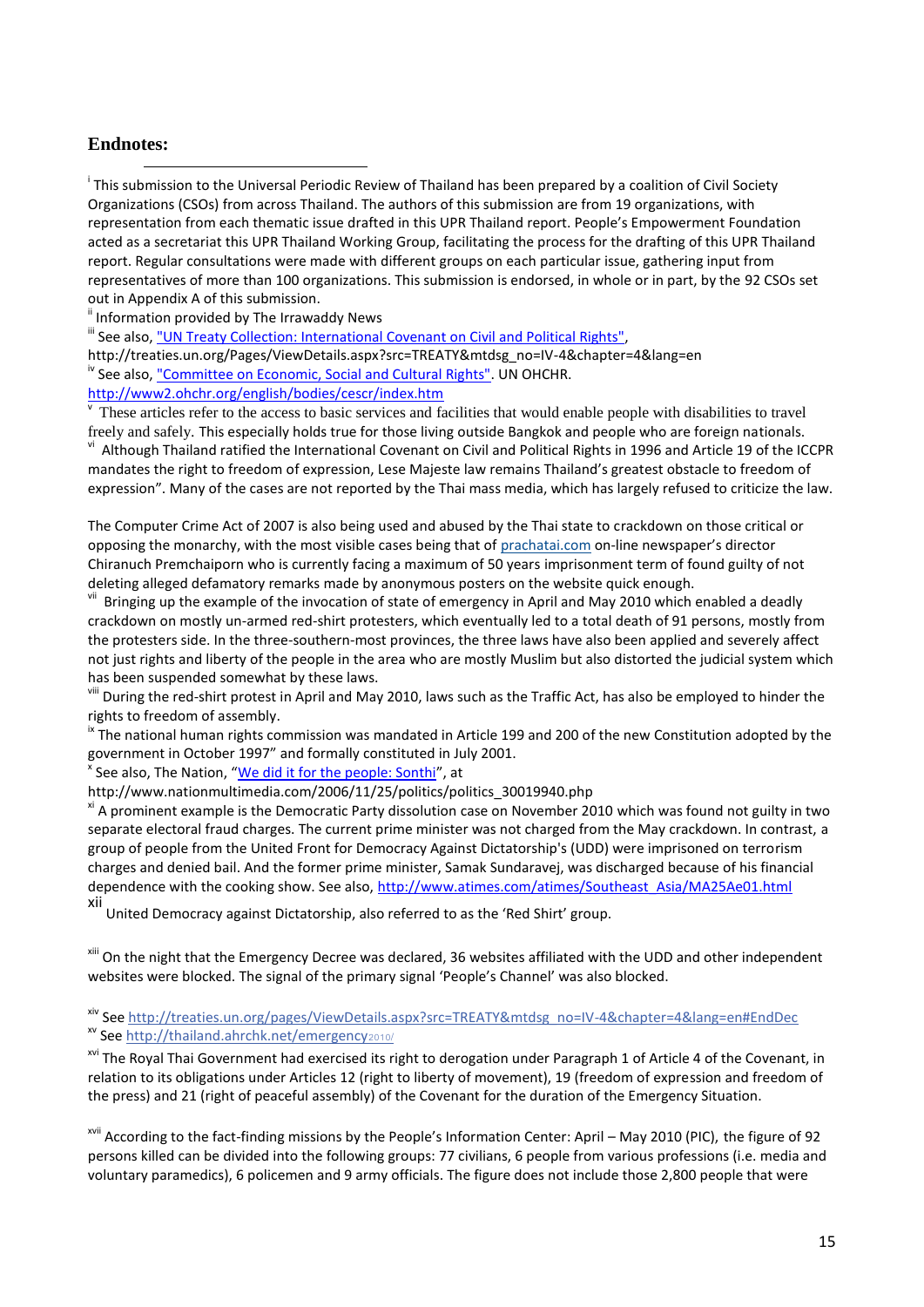wounded, and the unknown figure of disappeared persons. In this death toll, the figure of 92 persons killed can be divided into the group of those that were killed on April  $10^{th}$ , 2010 (under the "appeal for the return of protest area" campaign by the Thai army), which amounted to 26 deaths, with 5 government officials who died from the bomb shell, 20 civilians who died from gunshot wound, 1 civilian from tear gas, including a Japanese journalist who died from a gunshot wound.

xviii Mr. Nelson Rand, a Canadian journalist for 'France 24', age 34, was shot by the army in his left arm and leg, and his stomach while standing on the side of the UDD protesters and taking a picture of the army.

xix An example is the case of Mr. Samaphan Srithep, aged 17, one of the victims killed in the crackdown. There was a witness which confirmed that he was shot to dead by an army officer during the clashes at Soi Rangnam. There was no weapon on the body of Mr. Samaphan and other protesters who were shot dead in the nearby areas. According to the autopsy examination done by Ramathibodi Hospital, the report states that Mr. Samaphan was killed by "Gun Shot Wound at Head or the bullet shot at the back of his head which resulted in tearing of his brain tissue and vessels".  $\frac{x}{x}$  The incident on April 10<sup>th</sup>, 2010 was the first crackdown by the government. The military operation took place at night in two areas — the Kok Wua Junction and in front of the Satriwitr School—which 26 deaths were killed. Five government officials were killed from the bombshell, while 20 civilians were all killed from gunshot. Remaining one civilian died from tear gas. One Japanese journalist was killed from gunshot.

xxi Referring to the event on May 14th, 2010 when Mr. Sarayudh Umphun, a paramedic from Ruam Kratan Yoo (*Rescue Thailand)*, was shot by an army official when the official was chasing after the UDD protestors past the parking lot of the Pinnacle Hotel. This happened after he had informed the army official that he was a part of the rescue team and was not affiliated with the protesters.

<sup>xxii</sup> The Emergency Decree, Article 17 states that 'a competent official and a person having identical powers and duties as a competent official under this Emergency Decree shall not be subject to civil, criminal or disciplinary liabilities arising from the performance of functions for the termination or prevention of an illegal act if such act was performed in good faith, non-discriminatory, and was not unreasonable in the circumstances or exceed the extent of necessity, but this does not preclude the right of a victim to seek compensation from a government agency under the law on liability for wrongful act of officials.'.

xxiii Article 112: The Lèse-Majesté Law Awareness Campaign Research Group; principal compilers: Ms. Kwanrawee Wangudom (+66-81-148-3432 / 081-148-3432 / [kwanravee@gmail.com\)](mailto:kwanravee@gmail.com) and Dr. David Streckfuss (+66-81-708-1852 / 081-708-1852 / [dstreckfuss@gmail.com\)](mailto:dstreckfuss@gmail.com)

<sup>xxiv</sup> Sections 4, 5, and 30 uphold the principle of equality of "all persons" who shall not suffer "unjust discrimination" for "difference in…constitutionally political view." Section 45 guarantees that "A person shall enjoy the liberty to express his opinion, make speech, write, print, publicise, and make expression by other means," and Section 50 ensures academic freedom "provided that it is not contrary to his civic duties or good morals." Sections 28 and 29 forbid to the State to "affect the essential substances" of the "rights and liberties" that every person may exercise as long as it is not "contrary to this Constitution or good morals." Finally, Section 6 upholds the principle that "The Constitution is the supreme law of State" and that laws contrary to the Constitution "shall be unenforceable." Office of the Council of State (Thailand), *Constitution of Kingdom of Thailand 2007*,

[http://www.asianlii.org/th/legis/const/2007/1.html.](http://www.asianlii.org/th/legis/const/2007/1.html)

1

xxv The Press Freedom Index is compiled and published by Reporters Without Borders based upon the organization's assessment of their press freedom records. It reflects the degree of freedom journalists and news organizations enjoy in each country, and the efforts made by the state to respect and ensure respect for this freedom. See also, "http://chartsbin.com/view/lko" for how the Press Freedom Index is calculated.

xxvi <http://en.rsf.org/press-freedom-index-2010,1034.html>. Freedom House reports rated Thailand moving from "Free" from 2002-2005 to "Not Free" in 2007, to "Partly Free" until the present.

http://www.freedomhouse.org/template.cfm?page=22&year=2010&country=7932

xxvii David Streckfuss, *Truth on Trial in Thailand: Defamation, Treason, and Lèse-Majesté* (London: Routledge, 2011), pp. 157-186.

xxviii *Raatchakitjaanubeksaa* [Royal Gazette] Special Issue, Vol. 93, Part 134, (21 October 1976), p. 46. The law's legal status is further complicated by Section 8 of the 2007 Thai Constitution (and a similarly-worded provision in past Thai constitutions) reads: "The King shall be enthroned in a position of revered worship and shall not be violated. No person shall expose the King to any sort of accusation or action."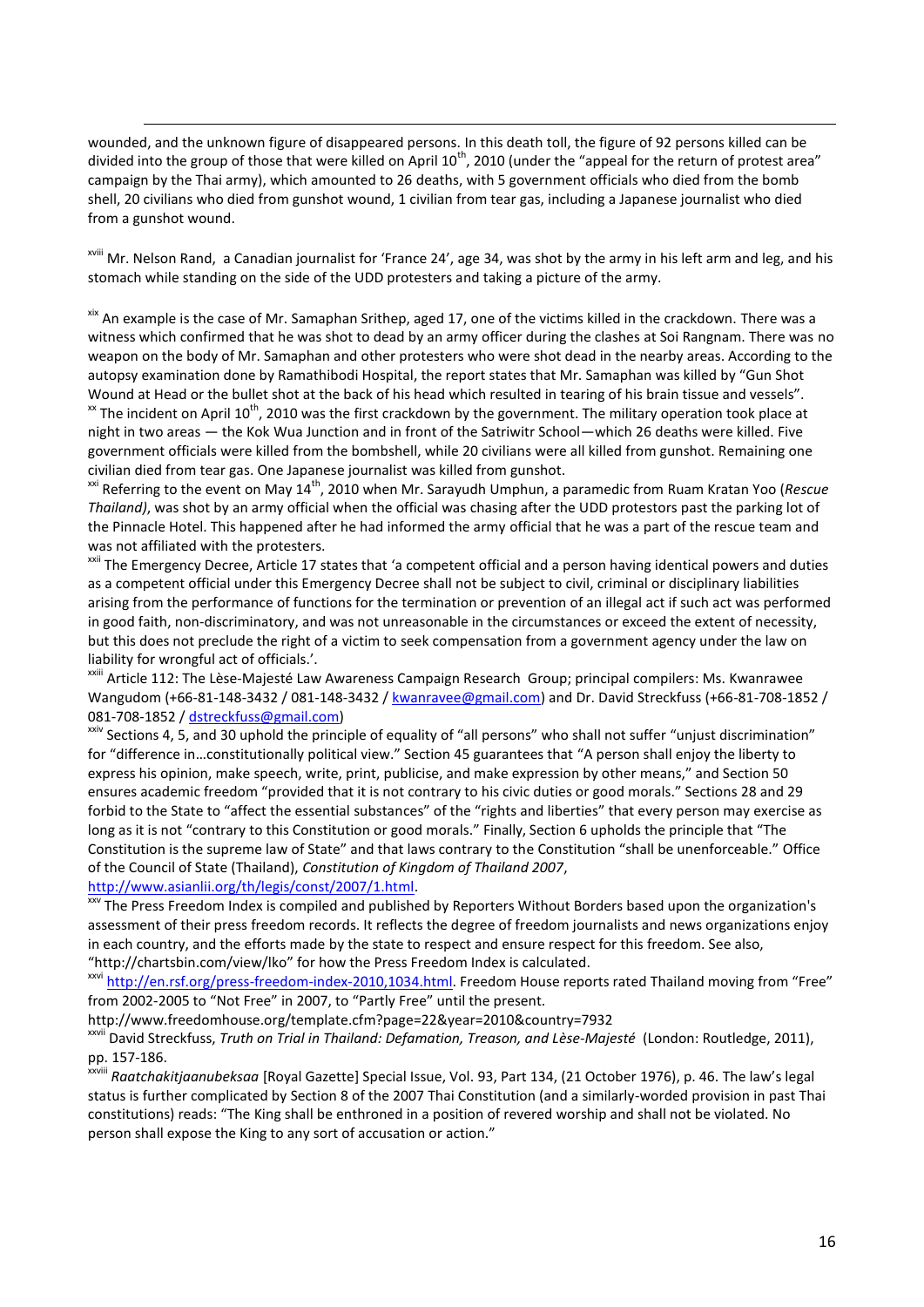xxix David Streckfuss, "The Intricacies of Lèse-Majesté: A Comparative Study of Imperial Germany and Modern Thailand," in, Soren Ivarsson and Lotte Isager, eds., [Saying the Unsayable: Monarchy](http://weareallhuman2.info/index.php?showtopic=49318) and Democracy in Thailand (Copenhagen: NAIS Press, 2010.)

xxx Since the 2006 coup, there have been an unprecedented number of lèse-majesté cases. From 2006 to 2009, the Court of First Instance received a total of 396 cases and handed down 213 decisions. The Appeals court over the same period received 36 new cases of lèse-majesté, and handed down 40 decisions. The Supreme Court has received 8 cases, and has yet to hand down a decision (see Table below). *Annual Judicial Statistics, Thailand 2005* / Rai-ngan statiti khadi san thua ratcha-anajak prajam pi 2548, *Annual Judicial Statistics, Thailand 2006* / Rai-ngan statiti khadi san thua ratcha-anajak prajam pi 2549, *Annual Judicial Statistics, Thailand 2007* / Rai-ngan statiti khadi san thua ratcha-anajak prajam pi 2550, *Annual Judicial Statistics, Thailand 2008* / Rai-ngan statiti khadi san thua ratcha-anajak prajam pi 2551, *Annual Judicial Statistics, Thailand 2009* / (Excel sheet version) Rai-ngan statiti khadi san thua ratchaanajak prajam pi 2552.

<sup>xxxi</sup> In November 2009, Thai Foreign Minister Kasit Piromya claimed Thaksin "is using a helping hand from a neighboring country as a tool to overthrow the monarchy and the Thai government."

http://asiancorrespondent.com/bangkok-pundit-blog/kasit-:-thaksin-wants-to-overthrow- .htm?utm\_source=feedburner&utm\_medium=feed&utm\_campaign=Feed%3A+BangkokPundit+%28Bangkok+Pundit% 29

xxxii Streckfuss, *Truth on Trial in Thailand,* pp. 310-11.

xxxiii Somchai Preechasilpakul, "Konkai thi 'ayutitham' khaung krabuankan yuttitham thai," *Fa Diew Kan* 4:2 (mesayonmithunayon 2459), p. 72.

xxxiv The following are notable lèse-majesté cases since 2007: 1) Jakrapob Penkair, a UDD leader, was charged with lèse-majesté for a speech he made at the Foreign Correspondents Club in Bangkok in August of 2007 entitled, "Democracy and the Patronage System of Thailand." He has since gone into exile. 2) Chotisak Oonsoong and Chutima Phenphak, both involved with groups opposing the 2006 coup, have been under investigation for lèse-majesté since 2008 for having refused standing for the playing of the royal anthem in a movie theatre in September 2007. Formal charges were placed against the two in April 2008.

xxxv Computer Crime Act, B.E. 2550 (2007), *Government Gazette* (Vol. 124, Section 27 kor. (18 June 2007), pp. 4-12. xxxvi where 78 prisoners suffocated to death from being stacked five or six deep in the trucks

xxxvii According to DeepSouthWatch, a news agency under INSOUTH media.

xxxviii<sub>l</sub>mam Yapha Kaseng died at Narathiwat on March 18, 2008. He had been arrested and detained on March 19 and was found dead two days after. The cause of death is being physically abused by military officers until the ribs broke and pneumothorax was sustained on his right chest during the time the deceased was held in custody by the military officers who were competent officials. See also, [http://www.ahrchk.net/ahrc-in](http://www.ahrchk.net/ahrc-in-news/mainfile.php/2008ahrcinnews/2099/)[news/mainfile.php/2008ahrcinnews/2099/](http://www.ahrchk.net/ahrc-in-news/mainfile.php/2008ahrcinnews/2099/)

Sulaiman Naesa is a 25-year-old alleged insurgent. He was found hanging dead in a detention cell at the reconciliation center of Inkhayut military camp in Thailand's Pattani province. His case has been well-publicized as the first reported death in military custody since 2008 in the predominantly Malay Muslim region of southern Thailand. See also, <http://asiapacific.anu.edu.au/newmandala/2011/03/03/how-did-sulaiman-naesa-die/>

xxxix See supranote *xxxiv*

1

<sup>xl</sup> Information provided by the Foundation for Education and Human Resource Development (FEHRD) x<sup>ii</sup> Se[e http://south.isranews.org/backword-statistic/544--5111---2188-.html](http://south.isranews.org/backword-statistic/544--5111---2188-.html)

xliixlii For example, a series of death threat on protesters of power plant construction at Tha Sala District and HuaSai District, NakhornSriThammarat Province. There were death threat leaf-lets being disseminated as well. A report suggests that at Jana District, Songkhla Province, the volunteer staff were used to intimidate those who object the power plant.

xliii Thailand has received 144,000 refugees from Myanmar, that have registered with the Thai authorities, currently living in UNHCR temporary refugee shelters. Aside from these documented cases, there have been as much as 11,412 refugees in temporary hiding around the Thai-Myanmar border, especially around the Tak province, that have fled the country from war and human rights abuses. These temporary shelters have often become permanent refuge for most of this group.

Soon after the election in Myanmar, and during the hostilities in May 2010, groups of people had migrated from Burma, along the Western Thailand region in the province of Tak and Kanchanaburi, mainly of women, children, and the elderly groups.